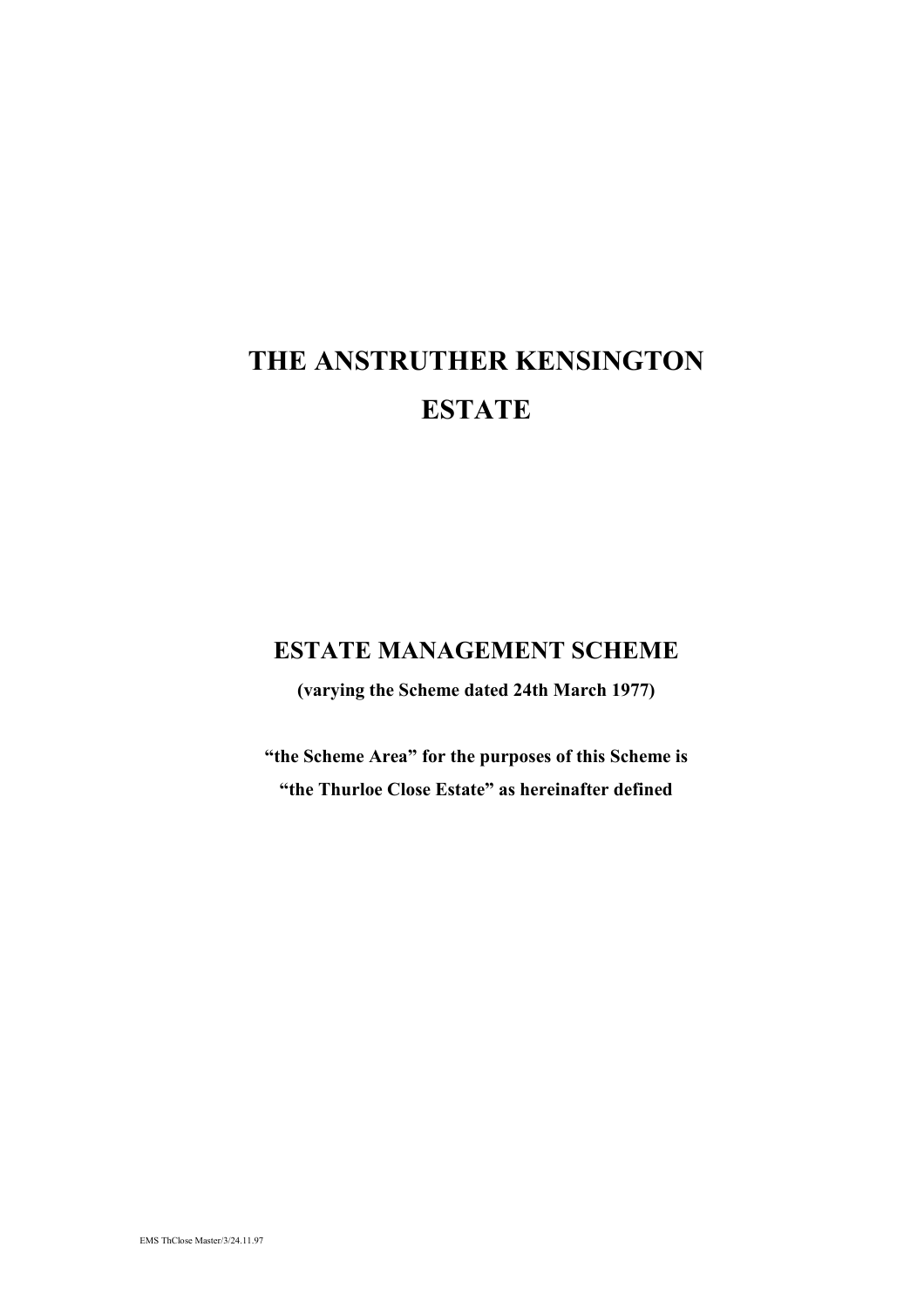### **Index**

| <b>Clause</b> | Heading                                                                                              | Page           |
|---------------|------------------------------------------------------------------------------------------------------|----------------|
| 1.            | Definitions                                                                                          | 1              |
| 2.            | Application and enforceability of Scheme                                                             | $\overline{4}$ |
| 3.            | Provision for unpaid sums payable to the Landlord under the<br>Scheme to become charged on property  | 5              |
| 4.            | Provisions as to change of ownership                                                                 | 6              |
| 5.            | Provisions as to termination and variation of Scheme and<br>transfer of Landlord's powers and rights | 6              |
| 6.            | Notices                                                                                              | 7              |
| 7.            | Owner's obligations                                                                                  | 7              |
| 8.            | Landlord's right to carry out works in default                                                       | 8              |
| 9.            | Landlord's obligations                                                                               | 8              |
| 10.           | Provisions relating to communal gardens                                                              | 9              |
| 11.           | Provisions relating to certain roadways                                                              | 9              |
| 12.           | Landlord's co-operation                                                                              | 9              |
|               | Schedule 1 Restrictions applicable to enfranchised properties                                        | 10             |
| Schedule 2    | Other obligations of Owners                                                                          | 14             |
| Schedule 3    | Obligations of The Landlord                                                                          | 24             |
|               | Schedule 4 Provisions relating to Communal Gardens                                                   | 25             |
|               | Schedule 5 Provisions relating to properties in certain roadways                                     | 28             |
| Schedule 6    | Provision for the Executive Committee                                                                | 29             |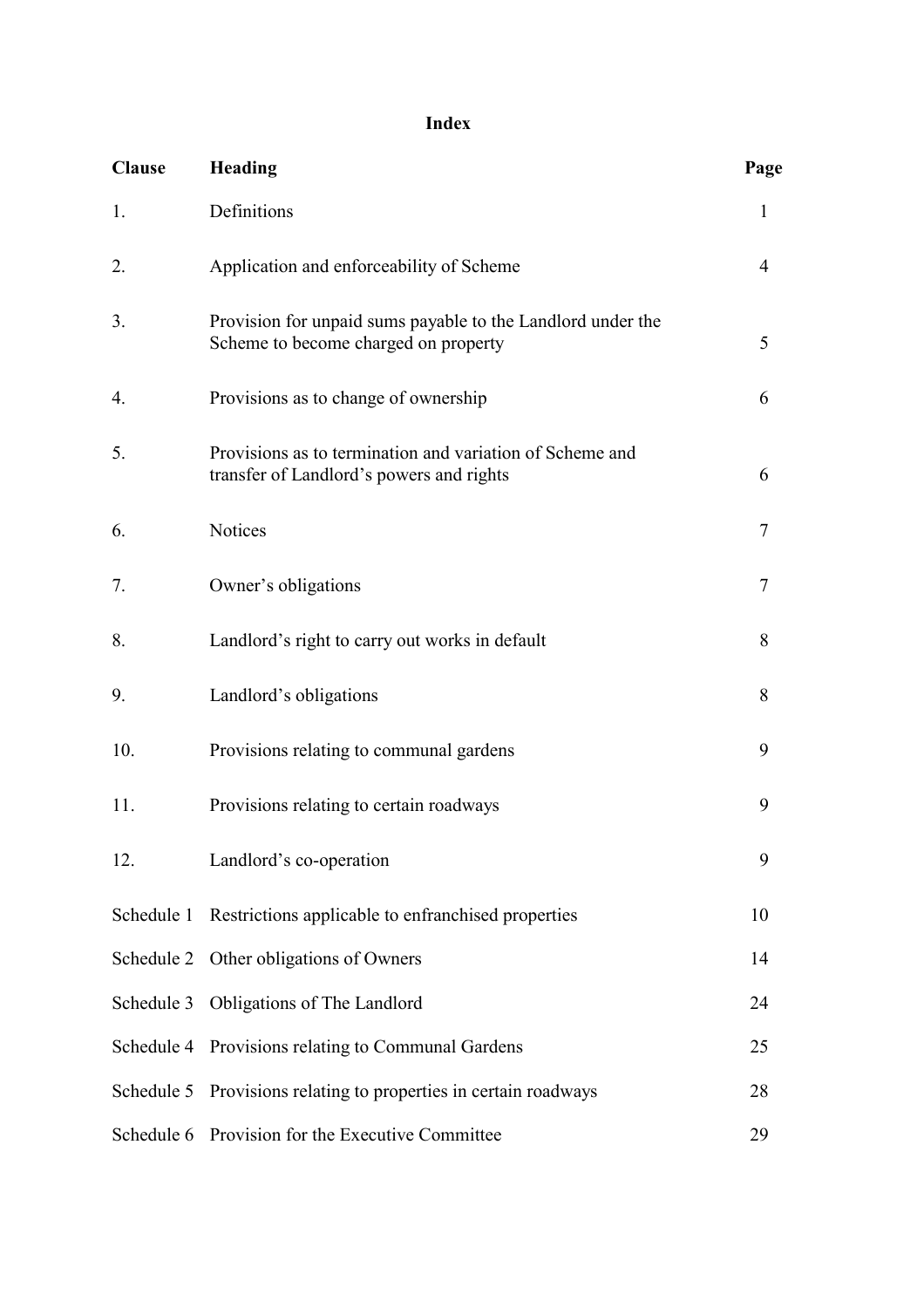## <span id="page-2-0"></span>**THE ANSTRUTHER KENSINGTON ESTATE SCHEME OF MANAGEMENT UNDER THE LEASEHOLD REFORM, HOUSING AND URBAN DEVELOPMENT ACT 1993**

### **1. Definitions**

In this Scheme the following expressions shall have the following meanings namely:

| "the Scheme Area"                         | that portion of the Estate identified on the front page<br>of this Scheme                                                                                                                                                                                                                |
|-------------------------------------------|------------------------------------------------------------------------------------------------------------------------------------------------------------------------------------------------------------------------------------------------------------------------------------------|
| "the Existing Enfranchised<br>Properties" | 2 3 4 8 and 10 Thurloe Close, 8 North Terrace, 6 8<br>9 10 11 12 13 15 17 and 18 Alexander Place, 2 3<br>4 5 6 8 9 12 14 19 20 and 25 South Terrace, 22<br>and 23 Alexander Square                                                                                                       |
| "the 1967 Act"                            | Leasehold Reform Act 1967 as amended                                                                                                                                                                                                                                                     |
| "the 1993 Act"                            | Leasehold Reform, Housing and Urban Development<br>Act 1993                                                                                                                                                                                                                              |
| "the Plan"                                | the Plan annexed hereto                                                                                                                                                                                                                                                                  |
| "the Estate"                              | comprises four separate areas being (1) the<br>Alexander Trust Estate (2) the Thurloe Trust Estate<br>and $(3)$ the Thurloe Estate and $(4)$ the Thurloe Close<br>Estate                                                                                                                 |
| "the Thurloe Close Estate"                | that portion of the Estate shown hatched black on the<br>Plan (including any vaults existing beneath pavement<br>level), the freehold being vested in Bircham & Co.<br>Nominees (No. 2) Limited and James William<br>Dolman (save in respect of the Existing Enfranchised<br>Properties) |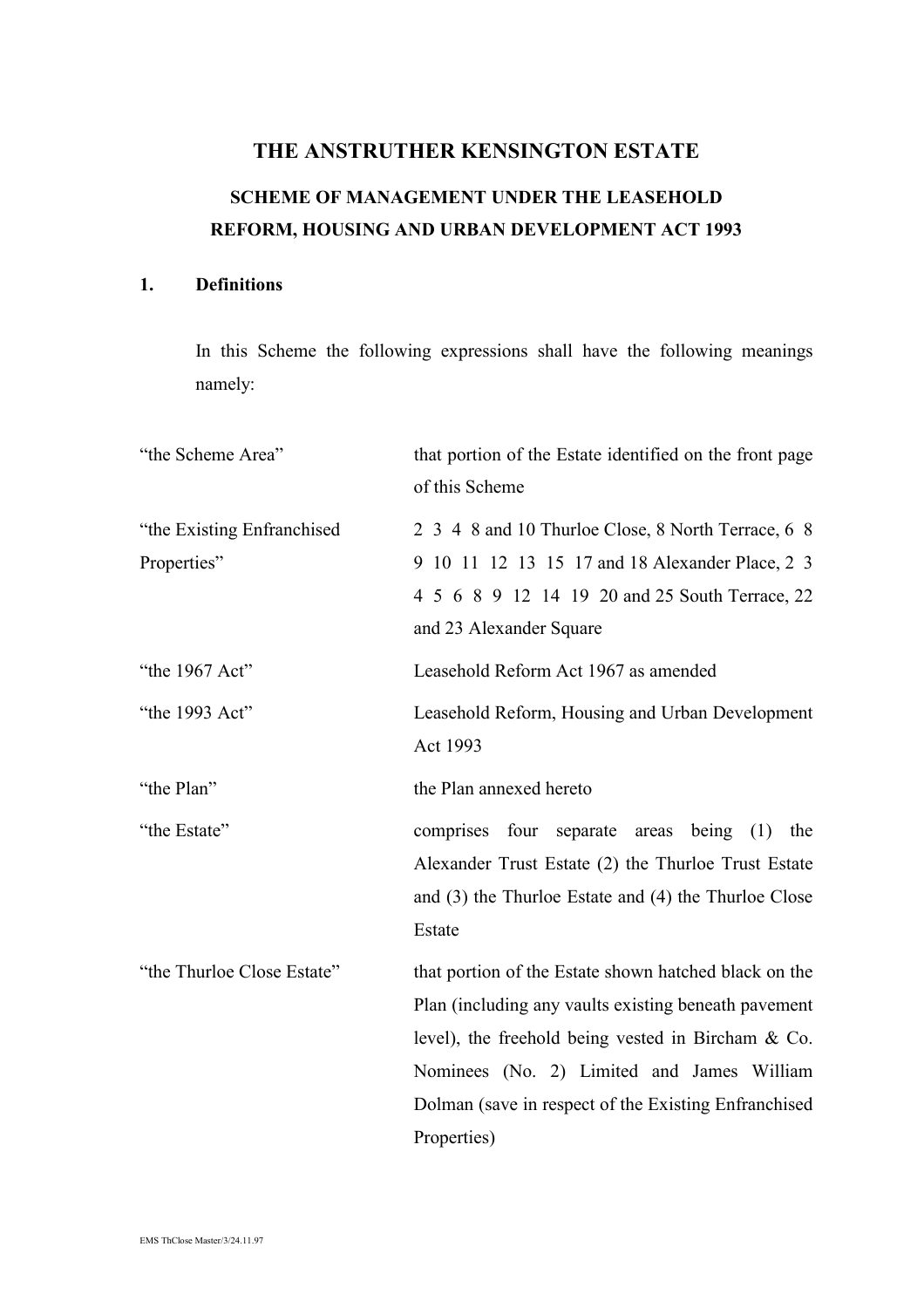| "the Alexander Trust Estate"   | that portion of the Estate shown edged red on the<br>Plan (including any vaults existing beneath pavement<br>level), the freehold being vested in Bircham & Co.<br>Nominees (No. 2) Limited and James William<br>Dolman (save in respect of the Existing Enfranchised<br>Properties)                                                                                                                                                                                                                                                                                                |
|--------------------------------|-------------------------------------------------------------------------------------------------------------------------------------------------------------------------------------------------------------------------------------------------------------------------------------------------------------------------------------------------------------------------------------------------------------------------------------------------------------------------------------------------------------------------------------------------------------------------------------|
| "the Thurloe Trust Estate"     | that portion of the Estate shown edged green on the<br>Plan (including any vaults existing beneath pavement<br>level), the freehold being vested in Bircham $\&$ Co<br>Nominees (No. 2) Limited and James William<br>Dolman                                                                                                                                                                                                                                                                                                                                                         |
| "the Thurloe Estate"           | that portion of the Estate shown edged blue on the<br>Plan (including any vaults existing beneath pavement<br>level)                                                                                                                                                                                                                                                                                                                                                                                                                                                                |
| "Ian Fife Campbell Anstruther" | means IAN FIFE CAMPBELL ANSTRUTHER and his<br>successors in title or other the person or persons in<br>whom for the time being is vested the freehold of the<br>Thurloe Estate                                                                                                                                                                                                                                                                                                                                                                                                      |
| "The Landlord"                 | Bircham & Co. Nominees (No. 2) Limited and James<br>William Dolman and Ian Fife Campbell Anstruther<br>but as the freehold titles of the Estate are vested in<br>different bodies or persons in respect of different<br>areas formerly forming part of the Estate then as<br>regards each such area the expression "the Landlord"<br>shall mean either Bircham $\&$ Co Nominees (No. 2)<br>Limited and James William Dolman or Ian Fife<br>Campbell Anstruther in whom such freehold title<br>over such area is then vested and the expression "the<br>Estate" shall mean that area |
| "The Landlord's Surveyor"      | Messrs Cluttons of 48 Pelham Street London SW7 or<br>any replacement thereof                                                                                                                                                                                                                                                                                                                                                                                                                                                                                                        |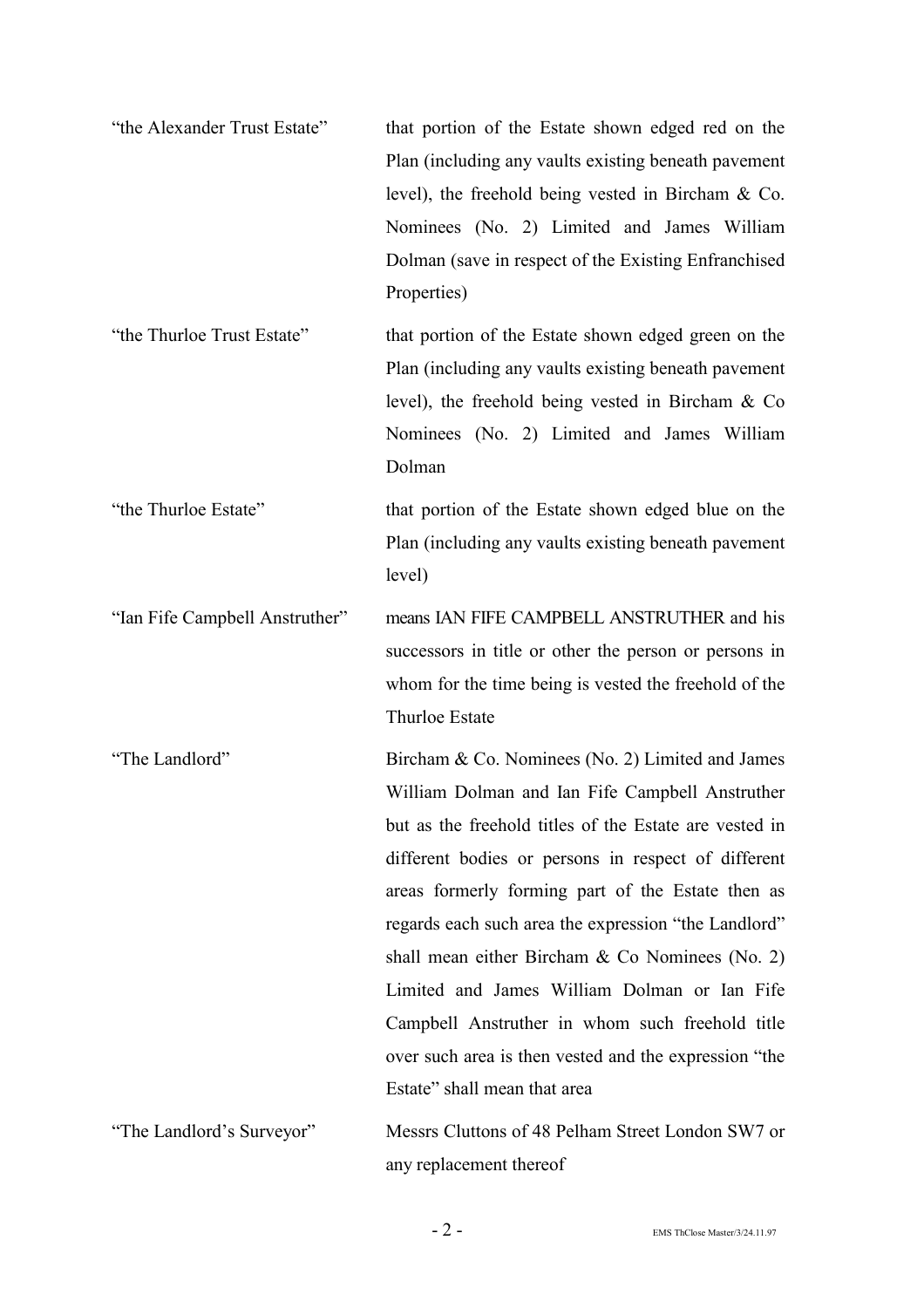| "enfranchisement"             | the acquisition of the freehold of any part of the<br>Estate from either the Bircham & Co Nominees (No.<br>2) Limited and James William Dolman or Ian Fife<br>Campbell Anstruther whether acquired pursuant to<br>Part I of the 1967 Act or pursuant to Chapter I of Part<br>I of the 1993 Act or otherwise whether or not the<br>person so acquiring the freehold shall have been<br>entitled to a leasehold interest in such part of the<br>Estate                                                                                                                                      |
|-------------------------------|-------------------------------------------------------------------------------------------------------------------------------------------------------------------------------------------------------------------------------------------------------------------------------------------------------------------------------------------------------------------------------------------------------------------------------------------------------------------------------------------------------------------------------------------------------------------------------------------|
| "unenfranchised property"     | any part of the Estate which for the time being<br>shall not have been subjected to enfranchisement                                                                                                                                                                                                                                                                                                                                                                                                                                                                                       |
| "enfranchised property"       | any property forming part of the Estate which shall have<br>been subjected to enfranchisement or which is one of<br>the Existing Enfranchised Properties                                                                                                                                                                                                                                                                                                                                                                                                                                  |
| "Leaseholder"                 | a lessee of any property under a lease having an initial<br>term of 21 years or more                                                                                                                                                                                                                                                                                                                                                                                                                                                                                                      |
| "Leaseholders"                | has a corresponding meaning                                                                                                                                                                                                                                                                                                                                                                                                                                                                                                                                                               |
| "Owner"                       | every person (other than a mortgagee not in<br>possession) who from time to time is in occupation<br>of or holds an interest in an enfranchised property<br>save that for the purpose of Paragraphs 1 and 6<br>(repairs) 7 (insurance) 8 (reinstatement) 9 and 10<br>(contribution to common expenditure) of the Second<br>Schedule and for the purposes of the Fourth Schedule<br>the expression "Owner" shall only include a person<br>holding an interest in an enfranchised property which<br>is either freehold or if leasehold was granted for a<br>term certain of 7 years or more |
| "Owners"                      | has a corresponding meaning                                                                                                                                                                                                                                                                                                                                                                                                                                                                                                                                                               |
| "the date of enfranchisement" | the date of the conveyance or transfer whereby the                                                                                                                                                                                                                                                                                                                                                                                                                                                                                                                                        |

f h ld f f hi d i d b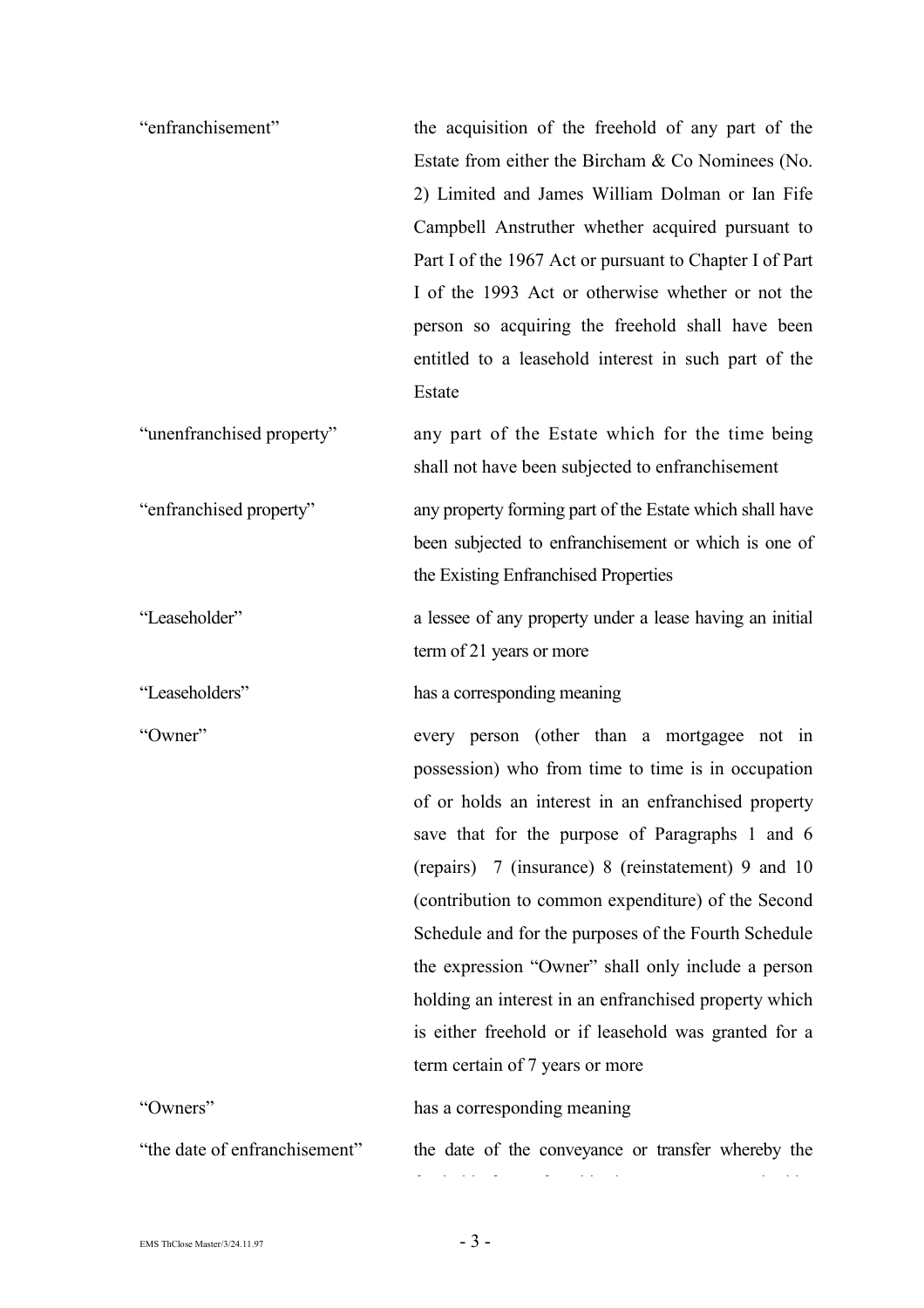<span id="page-5-0"></span>

| "Blocks of Property"                                                                                                                | freehold of an enfranchised property was acquired by<br>enfranchisement or in the case of the Existing<br>Enfranchised Properties the date of approval of this |
|-------------------------------------------------------------------------------------------------------------------------------------|----------------------------------------------------------------------------------------------------------------------------------------------------------------|
|                                                                                                                                     | Scheme by the Leasehold Valuation Tribunal                                                                                                                     |
|                                                                                                                                     | One the following:-                                                                                                                                            |
|                                                                                                                                     | 7-11 (inclusive) North Terrace                                                                                                                                 |
|                                                                                                                                     | 5-20 (inclusive) Alexander Square                                                                                                                              |
|                                                                                                                                     | {21-24 (inclusive) Alexander Square                                                                                                                            |
|                                                                                                                                     | {and 1-33 odd and 2-22 even South Terrace                                                                                                                      |
|                                                                                                                                     | 1-21 odd and 2-22 even Alexander Place                                                                                                                         |
|                                                                                                                                     | 9-33 (inclusive) Thurloe Square                                                                                                                                |
|                                                                                                                                     | 34-49 (inclusive but excluding 45 and 46) Thurloe<br>Square                                                                                                    |
|                                                                                                                                     | {18-21 Thurloe Place and 1-11 Thurloe Street odd<br>{and 12-16 Thurloe Place and Amberwood House                                                               |
|                                                                                                                                     | {and Thurloe Lodge and                                                                                                                                         |
|                                                                                                                                     | 1-10 (inclusive) Thurloe Close                                                                                                                                 |
| "Block Representative"<br>percent (50%) of the Owners and Leaseholders of<br>properties included in one of the Block of Properties. | A Representative appointed by<br>more than fifty                                                                                                               |

### **2. Application and enforceability of Scheme**

- 2.1 This Scheme shall apply to each enfranchised property within the Scheme Area as from the date of enfranchisement and shall be enforceable by the Landlord against all Owners thereof as if such persons had covenanted with the Landlord to be bound by the Scheme
- 2.2 The Landlord shall observe where it does not conflict with the terms of any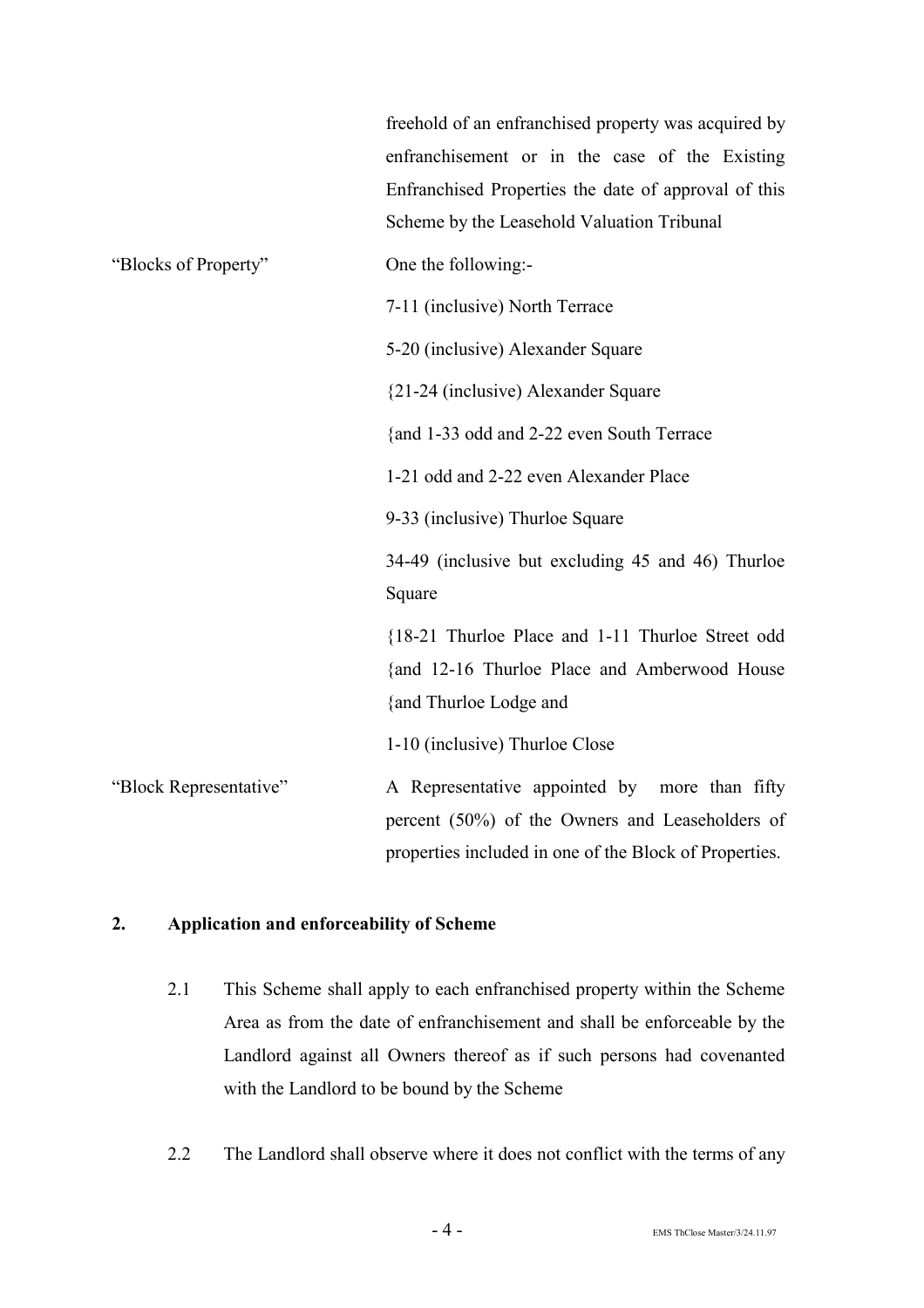<span id="page-6-0"></span>leases or licences existing at the date of the registration of the Scheme previously granted by the Landlord the obligations of an Owner under this Scheme with regard to those freehold properties which are owned by the Landlord.

2.3 An Executive Committee shall be established as provided in the Sixth Schedule hereto to enable the Owners and Leaseholders of the unenfranchised property to participate in and to discuss and to be consulted by the Landlord (or the Landlord's Surveyor) as set out in this Scheme and all proper expenses reasonably incurred by the Executive Committee shall (in default of payment by any other persons or body) be met by all the Owners in equal shares and shall be recoverable by the Executive Committee as a debt due from the Owners

### **3. Provision for unpaid sums payable to the Landlord under the Scheme to become charged on property**

3.1 All sums payable to the Landlord by an Owner under any of the provisions of this Scheme which shall not have been paid to the Landlord before the expiration of 28 days after the Landlord shall have notified the amount thereof in writing to the Owner by whom the same are payable and demanded payment thereof shall be a charge on the enfranchised property enforceable as mentioned in sub-section (3) of Section 69 of the 1993 Act and shall bear interest at the rate of 2% per annum above the base lending rate of The Royal Bank of Scotland plc from time to time in force from the expiration of the said period of 28 days until the date of actual payment thereof provided that if there should for any reason cease to be a base lending rate of The Royal Bank of Scotland plc or if the basis on which interest is currently charged under this sub-clause becomes unworkable the question of the basis upon which interest is henceforth to be charged under this sub-clause shall be referred to a person (not necessarily being a surveyor and acting as an expert and not as an arbitrator) appointed on the application of the Landlord by the President of the Royal Institution of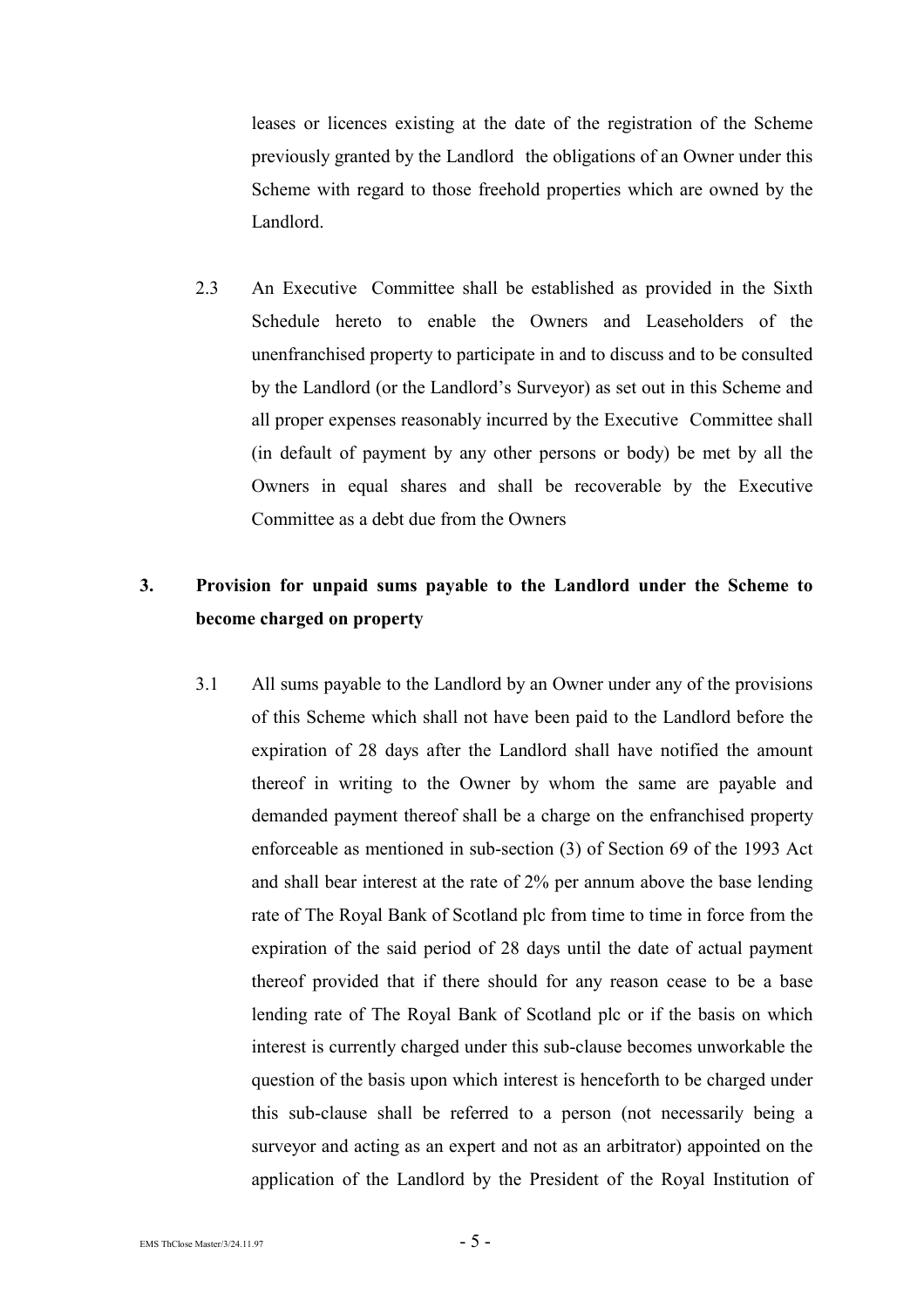<span id="page-7-0"></span>Chartered Surveyors who shall have regard to the terms of the previous basis and the circumstances then prevailing and the basis prescribed by the said person shall thenceforth be substituted for the previous basis and in the event of there being a dispute as to whether such base lending rate has ceased to be or as to whether such basis of charging interest has become unworkable such dispute shall similarly be referred

3.2 Provided that any such charge and the powers of the Landlord for enforcing the same shall be postponed and take effect in all respects subject to any mortgage or charge affecting an enfranchised property or any part thereof which has been or shall have been created before such charge under this clause has arisen and has been registered under the Land Registration Act 1925 or made the subject of a Notice or Caution thereunder

#### **4. Provisions as to change of ownership**

A photographic or other certified copy of every instrument of Transfer or appropriate office copy entry of the title registered at H M Land Registry, or any grant of probate, letters of administration or order of the court affecting the title to the freehold estate in an enfranchised property, shall be produced to The Landlord's Solicitors within one month of any such event affecting the said freehold estate. The Landlord's Solicitors shall be entitled to charge a reasonable fee for the registration of the same (and for the purposes of determining what is a reasonable free the sum of £20.00 plus Value Added Tax thereon shall be deemed to be a reasonable fee as at the date of this Scheme coming into force). Pending production of any such document and payment of the said fee the landlord shall be entitled (without prejudice to its rights against the new freehold owner) to continue to treat the former freehold owner as the freehold owner of the enfranchised property and to claim from the former freehold owner any costs or expenses incurred as a result of this clause not being complied with.

### **5. Provisions as to termination and variation of Scheme and transfer of**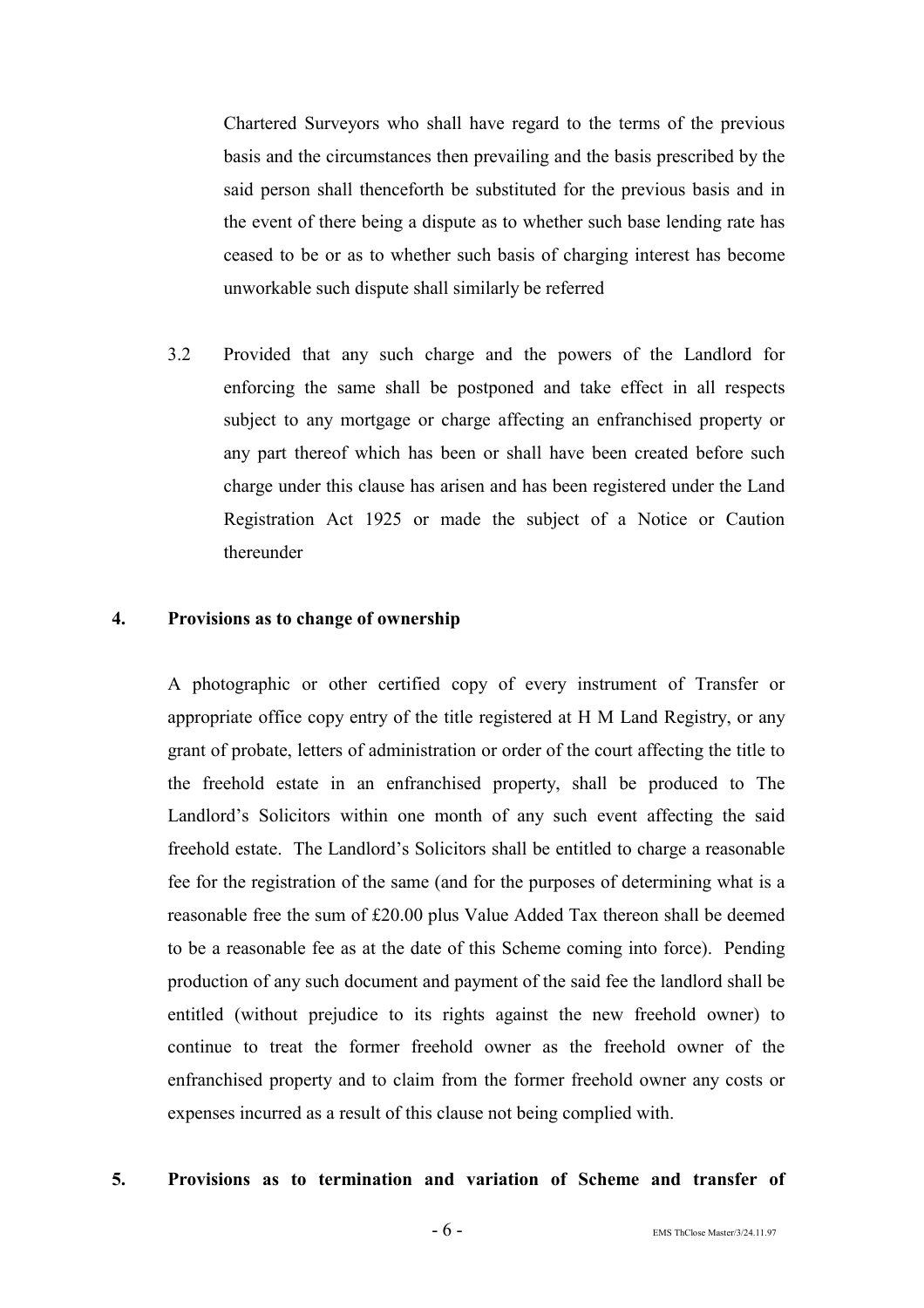### <span id="page-8-0"></span>**Landlord's powers and rights**

- 5.1 If a change of circumstances makes it appropriate an application may be made to the Leasehold Valuation Tribunal to terminate or vary all or any of the provisions of this Scheme by the Landlord or an Owner but, in either case, only if there shall have been a majority vote at a meeting of Owners and Leaseholders called by the Executive Committee consenting to such application
- 5.2 Subject to prior approval of the Executive Committee (which shall not be unreasonably withheld or delayed) or of the Leasehold Valuation Tribunal the Landlord may at any time transfer all or any of the powers and rights conferred by the Scheme on the Landlord to a body constituted for the purpose or other body or to a local authority

### **6. Notices**

- 6.1 Any notice under the Scheme shall be in writing and may be served on the person on whom it is to be served either personally or by leaving it for him at his last known place of abode in England and Wales or by sending it through the post in a registered letter or by recorded delivery post addressed to him there or (in the case of an Owner) by leaving the same for him at or affixing the same to his enfranchised property or in the case of a limited company by sending it as aforesaid to its registered office
- 6.2 Any notice to the Owner shall be sufficient notwithstanding that any person to be affected by the notice is absent or under disability
- 6.3 Service of any notice sent by post hereby authorised shall be deemed to have been made on the day following that on which it was posted unless the notice is returned through the Post Office undelivered

### **7. Owner's obligations**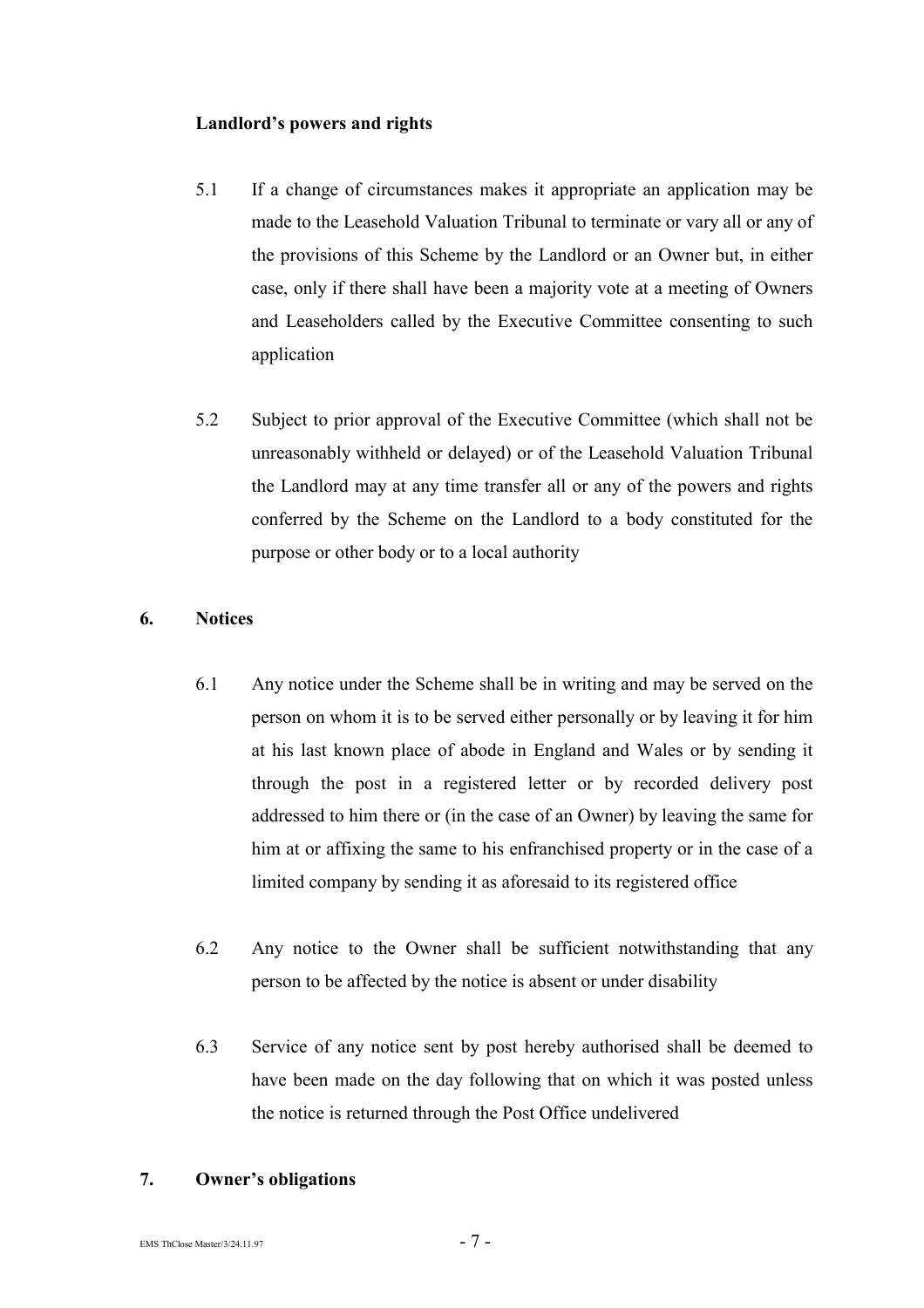<span id="page-9-0"></span>In order that the Landlord may regulate the development use and appearance of the Estate an Owner shall in respect of his enfranchised property observe and comply with the restrictions and regulations set out in the First and Second Schedules hereto respectively

### **8. Landlord's right to carry out works in default**

- 8.1 Except in case of emergency the Landlord shall not exercise its right of entry under sub-clause 8.2 without prior consultation with the Executive **Committee**
- 8.2 In the event of an Owner not having duly complied with any of the regulations set out in Paragraphs 1 2 8 and 9 of the Second Schedule hereto ("the repairing obligation") the Landlord may serve upon him notice in writing specifying any works of maintenance repair renewal reinstatement replacement or painting or other acts necessary to be done and which he shall by the repairing obligation be required to do and requiring him forthwith to execute the same and if he shall not within two calendar months of the service of such notice upon him or such reasonable time as the Landlord shall specify in such notice (or immediately in case of emergency) commence and thereafter proceed diligently with the execution of such works he shall permit the Landlord to and the Landlord shall hereby be empowered (but not obliged) to enter upon his enfranchised property and execute such works (notwithstanding that the carrying out of such works in a reasonable and proper manner may cause temporary obstruction annoyance or inconvenience to the Owner or others) at the expense of the Owner

### **9. Landlord's obligations**

For the benefit of an Owner and his enfranchised property the Landlord shall do and perform the acts specified in the Third Schedule hereto.In fulfilling its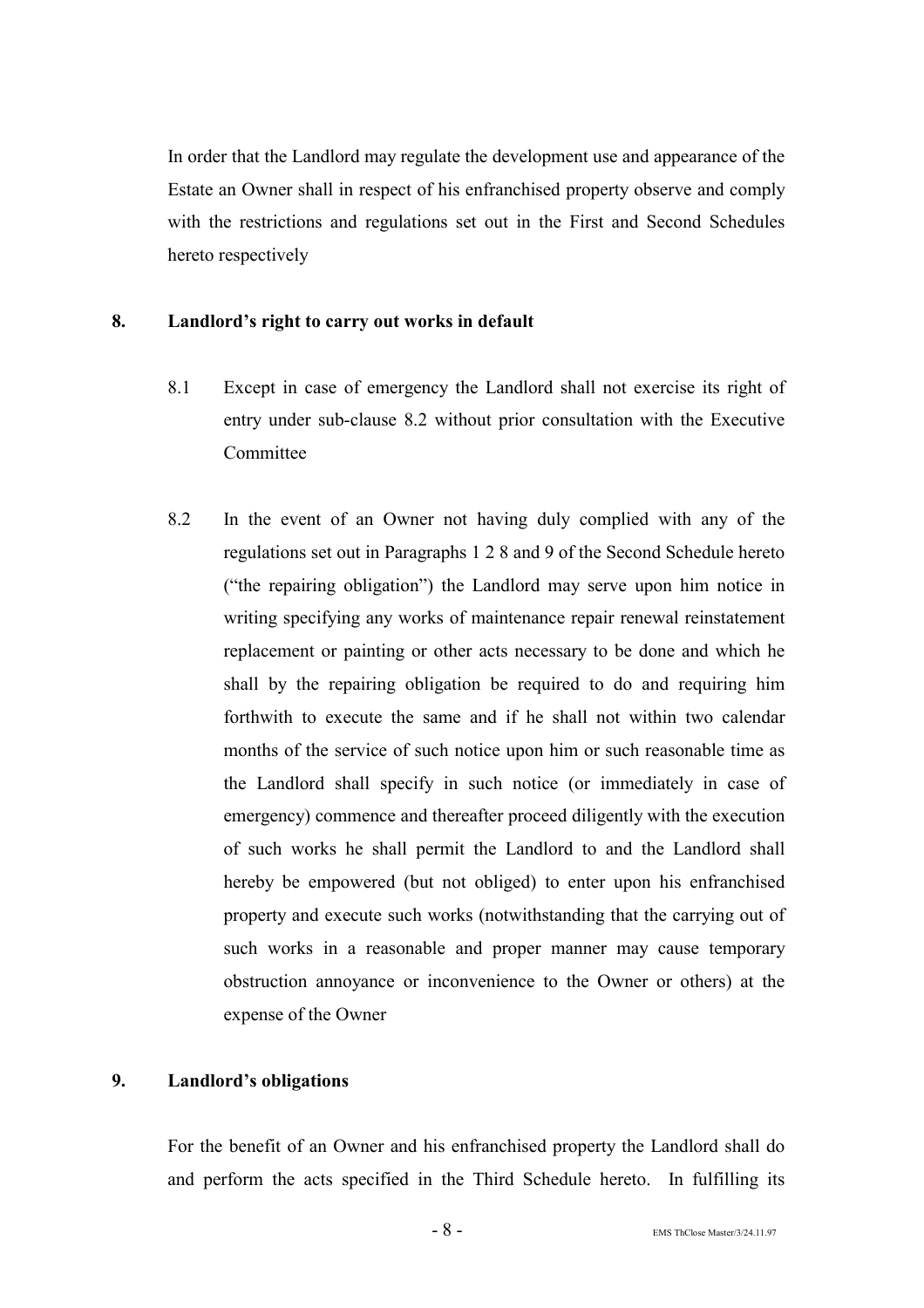<span id="page-10-0"></span>obligations the Landlord shall take account of the views of the Executive Committee

### **10. Provisions relating to communal gardens**

The provisions set out in the Fourth Schedule hereto shall apply in respect of some of the enfranchised property as set out therein

### **11. Provisions relating to certain roadways**

The provisions set out in the Fifth Schedule hereto shall apply in relation to every enfranchised property situated in Alexander Square and Thurloe Close and Amberwood House and Thurloe Lodge as set out therein

### **12. Landlord's co-operation**

If the Landlord consists of two or more different bodies or persons the said bodies and persons shall co-operate and agree on how the rights, obligations and functions of the Landlord under this Scheme are to be performed but in default of such agreement shall apply to the Leasehold Valuation Tribunal for directions

### **THE FIRST SCHEDULE TO THE SCHEME Restrictions applicable to enfranchised properties**

### **1. Provisions as to user**

- 1.1 Except where an enfranchised property shall have been so used immediately before the date of enfranchisement with the written consent of the Landlord:
	- (a) No enfranchised property which comprises a house shall be used otherwise than for residential purposes in single family occupation only which shall include the family's domestic staff and not for any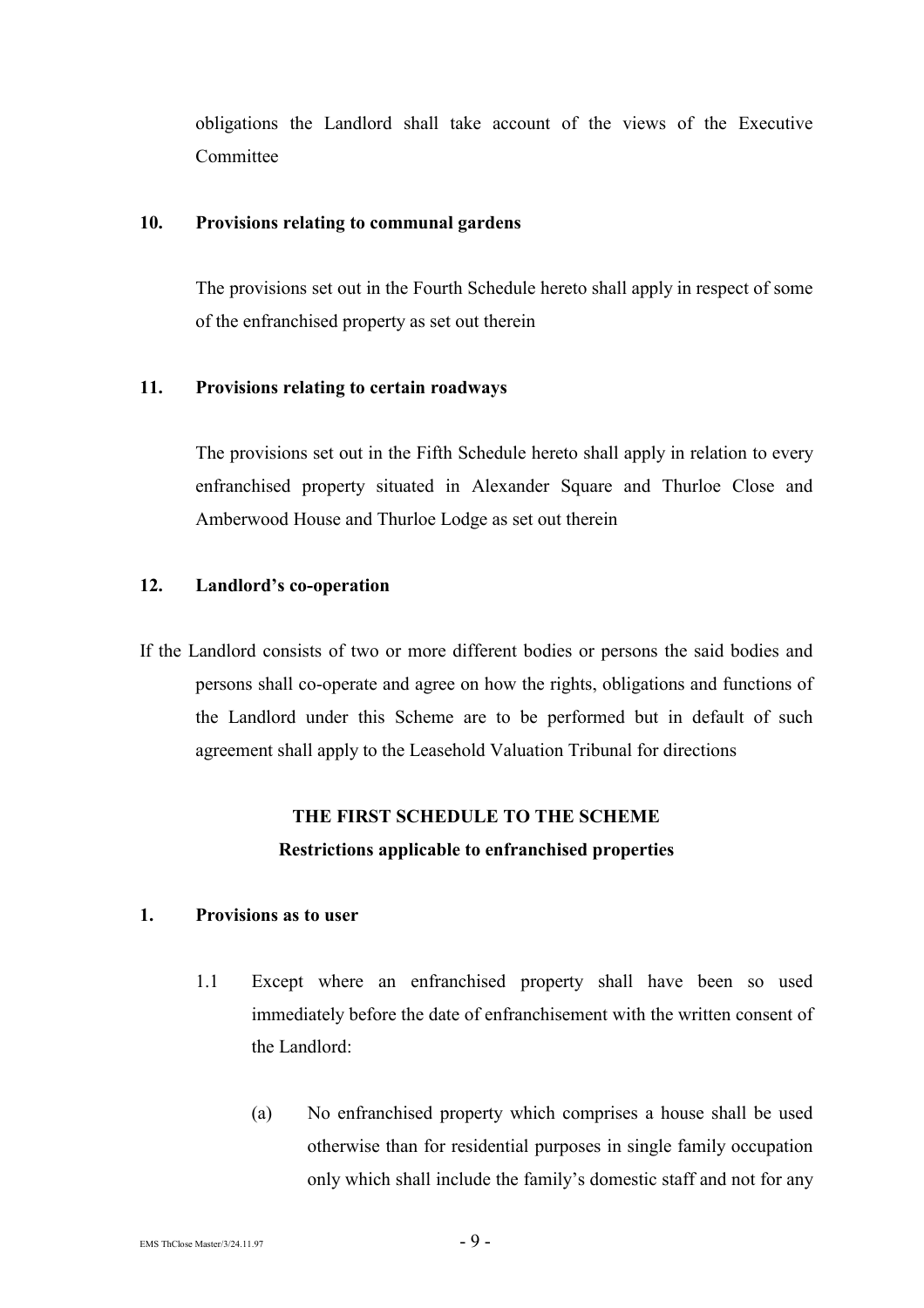#### trade business or any other purpose

- (b) No self-contained flats within an enfranchised property which comprises self-contained flats (with or without other property) shall be used otherwise than for residential purposes in single family occupation only
- (c) No enfranchised property shall be used as a hotel guest house boarding house or rooming house
- 1.2 In any case where an enfranchised property has been used immediately before the date of enfranchisement for a purpose inconsistent with the provisions of sub-paragraphs (a) (b) and (c) of Paragraph 1.1 of this Schedule with the written consent of the Landlord then such property may be used only:
	- (i) In accordance with such written consent or
	- (ii) In accordance with paragraphs (a) and (b) of Paragraph 1.1 of this Schedule as the case may be

And for the avoidance of doubt subject to sub-paragraph (i) of this Paragraph 1.2 sub-paragraph (c) of Paragraph 1.1 of this Schedule shall apply to such enfranchised property

- 1.3 Subject as aforesaid no enfranchised property shall be used for any purpose whatsoever other than that for which it could lawfully have been used immediately before the date of enfranchisement except with the prior written consent of the Landlord (such consent not to be unreasonably withheld)
- 1.4 No auction shall be held upon an enfranchised property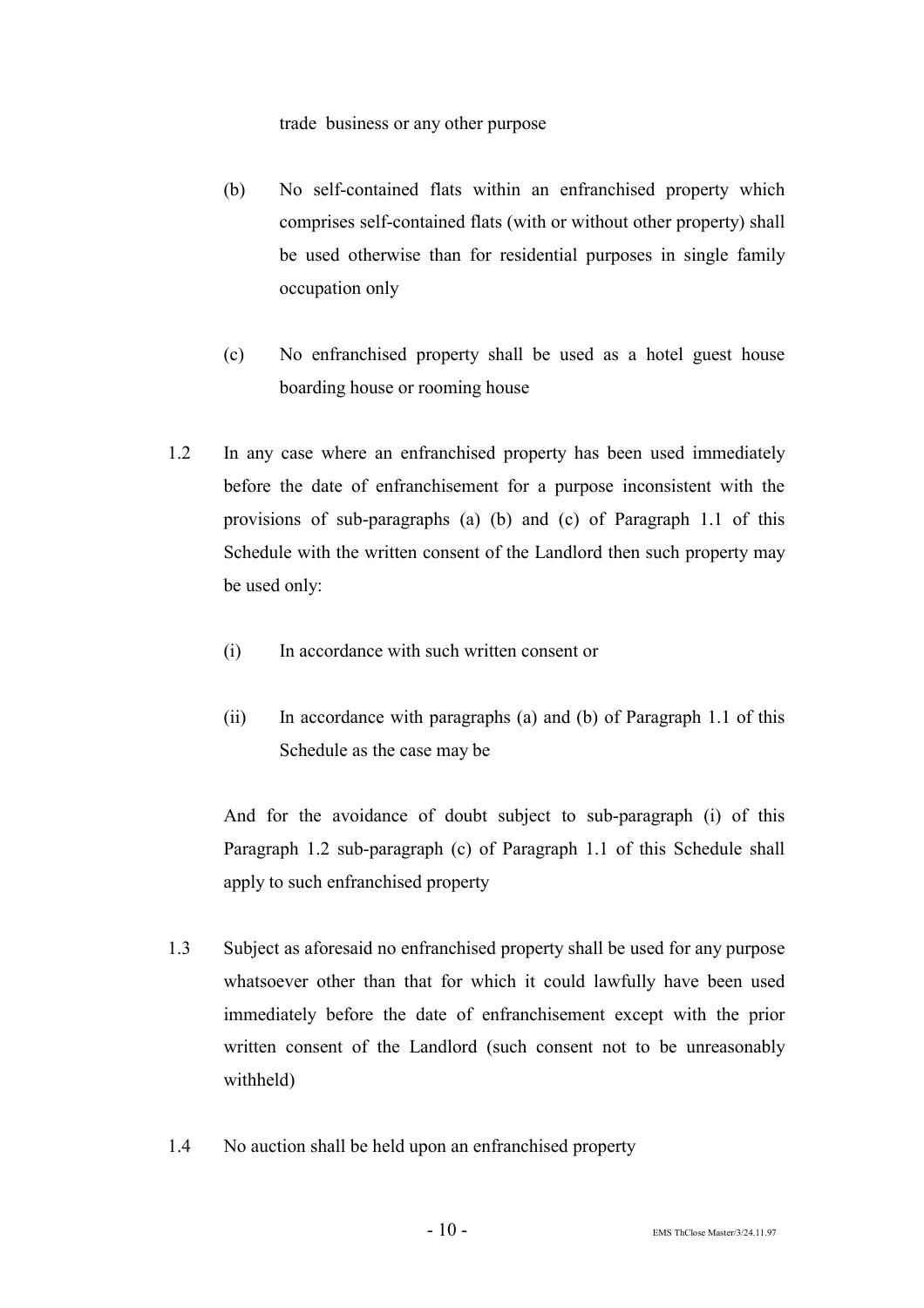1.5 No enfranchised property shall be used for any illegal or immoral purpose

### **2. Provisions as to nuisance etc.**

- 2.1 Nothing shall be done upon an enfranchised property or any part thereof which shall be or may become a nuisance damage annoyance or inconvenience to the Owners of any adjoining or neighbouring properties or which the Landlord shall reasonably consider to be detrimental to the neighbourhood
- 2.2 No dangerous offensive explosive or inflammable substance shall be brought onto or allowed to remain upon an enfranchised property provided that fuel required for domestic heating shall not be prohibited by virtue of this restriction
- 2.3 No recorded or other music shall be played upon an enfranchised property between the hours of 11.00 p.m. and 8.00 a.m. so as to be audible outside the enfranchised property and (without prejudice to the general effect of Paragraph 2.1 of this Schedule) at no time shall music be played at such volume as to be an annoyance to adjoining occupiers

### **3. Alterations**

- 3.1 No alteration shall be made to the external appearance of any building or structure for the time being on an enfranchised property and no new or additional building or structure shall be built or erected thereon without the written consent of the Landlord which shall not be unreasonably withheld
- 3.2 Without prejudice to the Landlord's right to refuse such approval before or as a term of giving such approval the Landlord may:
	- (a) require the submission of drawings specifications and details of the proposed works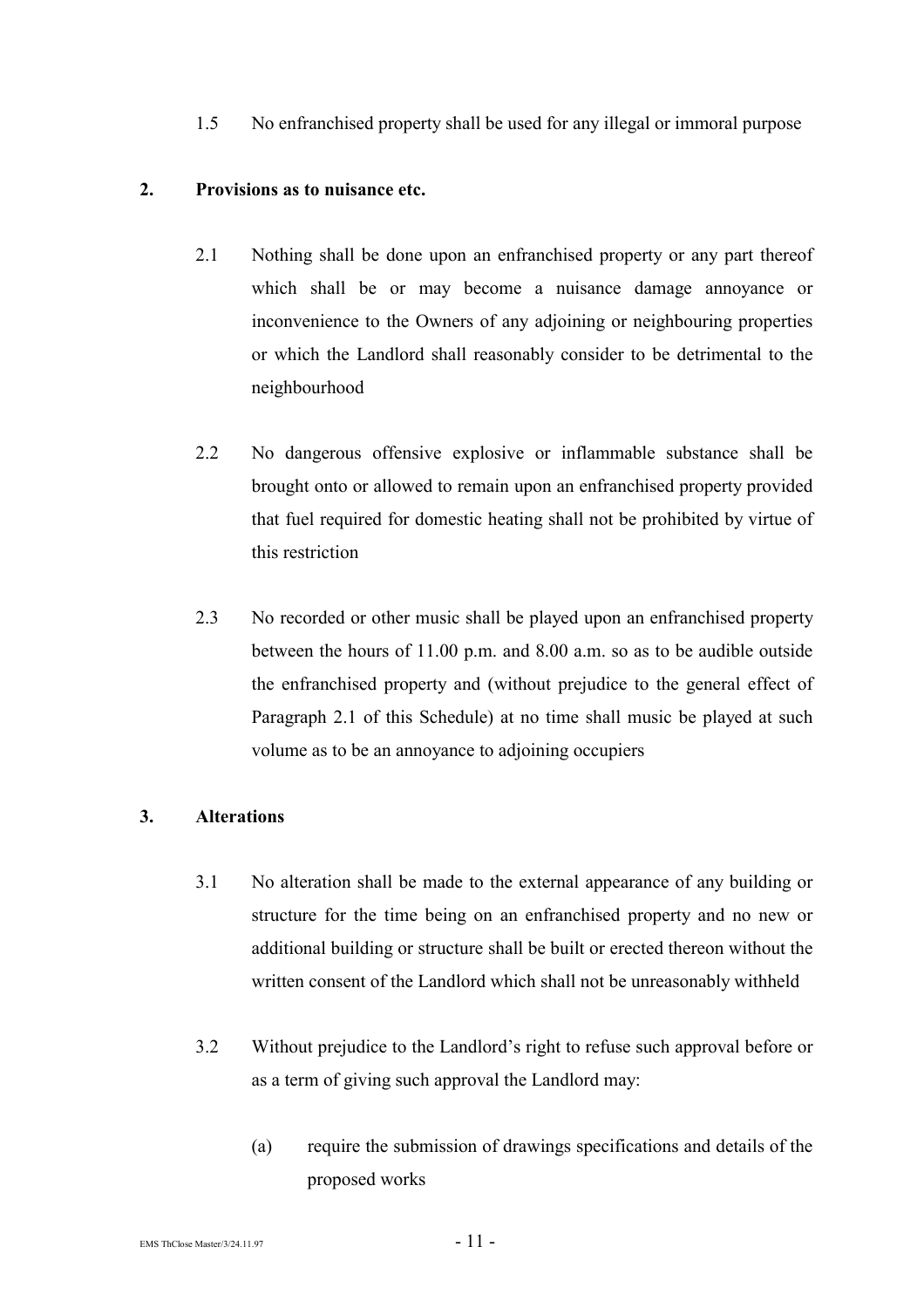- (b) impose such reasonable conditions for regulating the redevelopment use or appearance of the enfranchised property (including conditions relating to the time of commencement and completion of any works and the manner of carrying out the said conditions restricting the period of any authorised use and conditions calculated in the opinion of the Landlord to preserve or improve the character of the neighbourhood from the point of view of architecture landscaping or town planning) as the Landlord shall think fit
- 3.3 With prior advice all costs reasonably and properly incurred by the Landlord (including the fees of Surveyors Solicitors Architects Structural Engineers and other experts) in connection with the application for approval and the consideration thereof and the preparation of any necessary documentation whether the same shall be granted or not shall be borne and paid by the applicant

### **4. Further provisions to protect the appearance of the Estate**

- 4.1 Except where any such name writing signboard plate placard or notice has been so placed or exhibited immediately before the date of enfranchisement with the written consent of the Landlord no name writing signboard plate placard or notice of any description (which without prejudice to the generality of the foregoing shall include an estate agent's board) shall be placed or exhibited on the exterior of or in the windows or lights or other parts of an enfranchised property
- 4.2 Where any name writing signboard plate placard or notice of any description was placed or exhibited on the exterior of or in the windows or lights or other parts of an enfranchised property immediately before the date of enfranchisement with the written consent of the Landlord then no other name writing signboard plate placard or notice of any description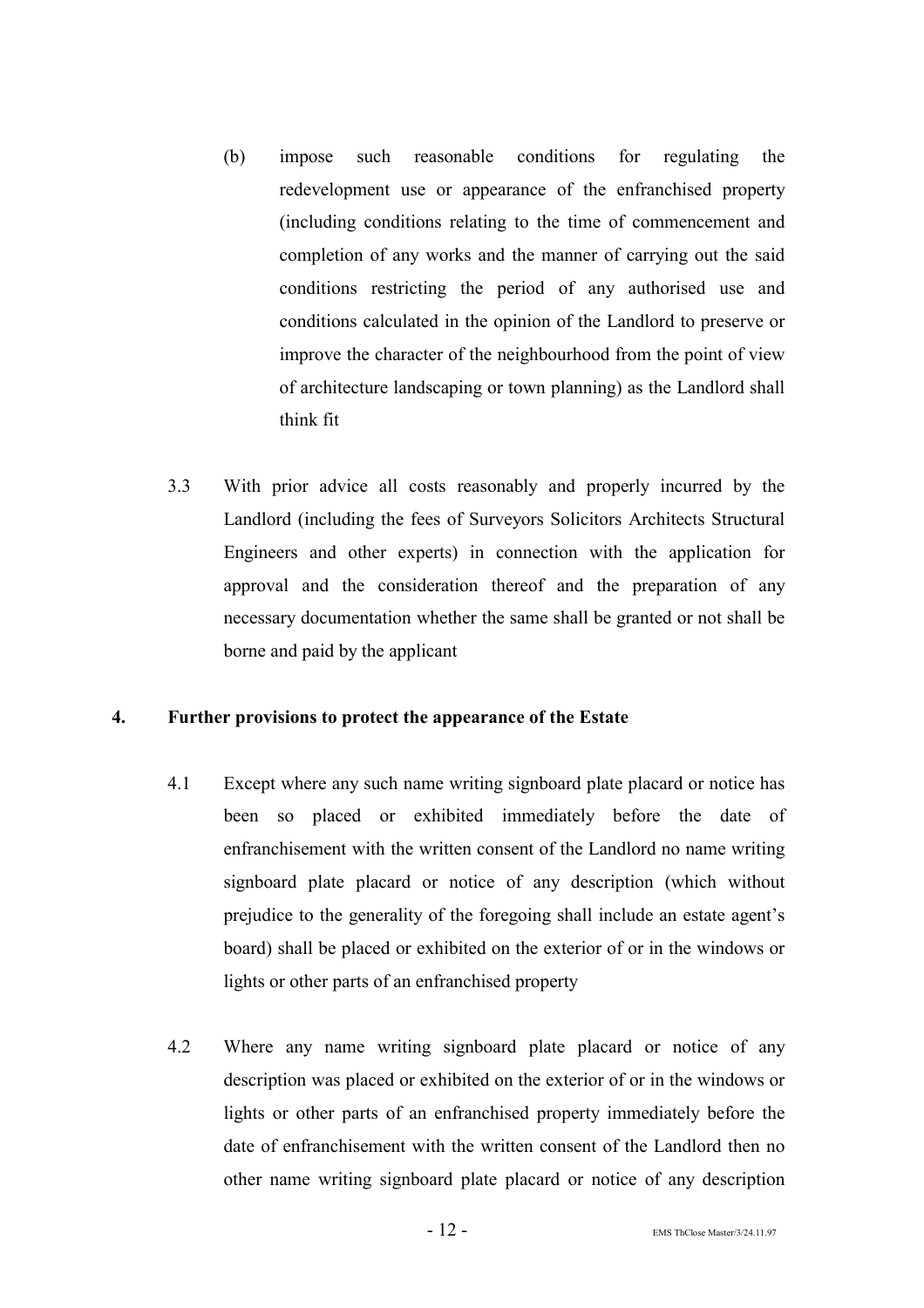(which without prejudice to the generality of the foregoing shall include an estate agent's board) shall be placed or exhibited on the exterior of or in the windows or lights or other parts of an enfranchised property

- 4.3 No washing clothing linen or similar articles (other than curtains or blinds) shall be hung out or exposed outside an enfranchised property or inside so as to be visible from beyond its boundaries
- 4.4 No wires cables aerials satellite television dishes shall be attached to or erected or placed upon the front or side elevations of an enfranchised property
- 4.5 No window boxes burglar alarms or external lights shall be attached to or erected or placed upon the front or side elevations of an enfranchised property without the prior written consent of the Landlord except that the Landlord's consent will not be required in respect of window boxes burglar alarms or external lights installed prior to the date of approval of this Scheme
- 4.6 Without the prior consent of the Landlord (which shall not be unreasonably withheld) and such work to be carried out by an Arboricultural Association approved Contractor with N.C.H. Arb. qualification and in accordance with Statutory requirements no tree of any kind the circumference of the trunk of which equals or exceeds 25 centimetres at a height of 1.2 metres above ground level at any time growing on an enfranchised property shall be cut lopped topped injured felled destroyed or removed except that such consent will not be required in the case of emergency
- 4.7 No object or objects shall be placed on any balcony or flat roof of an enfranchised property in such a way as to overload the structure of any part or parts thereof and no article or articles shall be placed thereon which are in the reasonable opinion of the Landlord and the Executive Committee offensive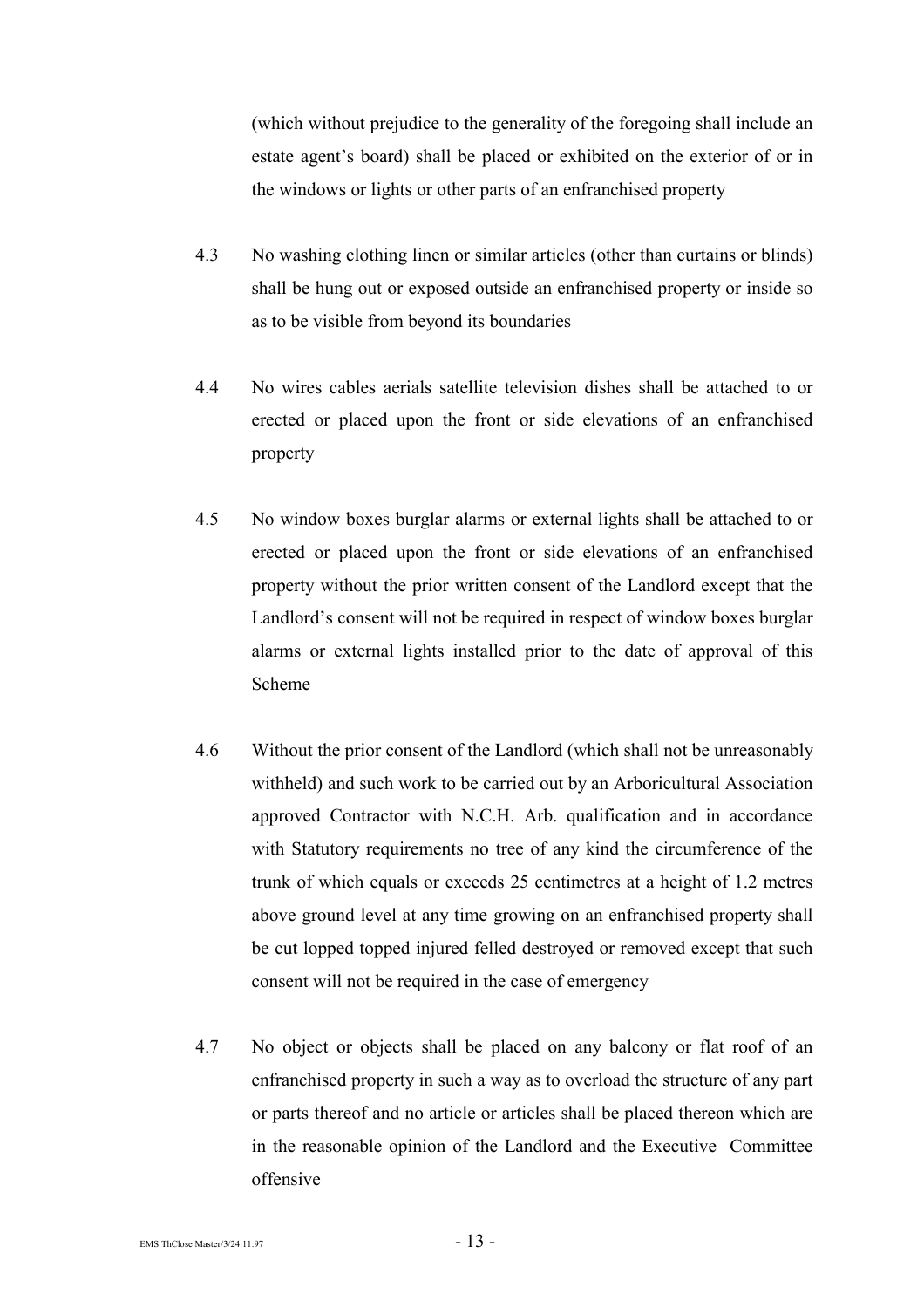### **THE SECOND SCHEDULE TO THE SCHEME Other Obligations of Owners**

### **1. To Repair**

At all times to maintain and when necessary repair renew and replace the exterior and the structure (including roofs and foundations) of all buildings from time to time on an enfranchised property and all other structures thereon (including boundary walls fences railings sewers drains and watercourses)

### **2. To maintain garden**

To maintain the yard garden and grounds (if any) of an enfranchised property in good order and condition and not to fell or damage any trees the circumference of the trunk of which exceeds 25 centimetres at a height of 1.2 metres above ground level

### **3. To allow inspection**

- 3.1 Except in case of emergency the Landlord shall not exercise its right of entry under sub-clause 3.2 without prior consultation with the Executive Committee
- 3.2 To permit the Landlord and all persons authorised by the Landlord upon (save where written notice is inappropriate) reasonable written notice and at reasonable times (but not more than twice a year unless in the meantime the Landlord has reasonable grounds for suspecting a breach of any of the provisions of this Scheme) to enter an enfranchised property or any part thereof for the purpose of ascertaining whether the Scheme is being complied with in respect of such property

### **4. To make good breaches**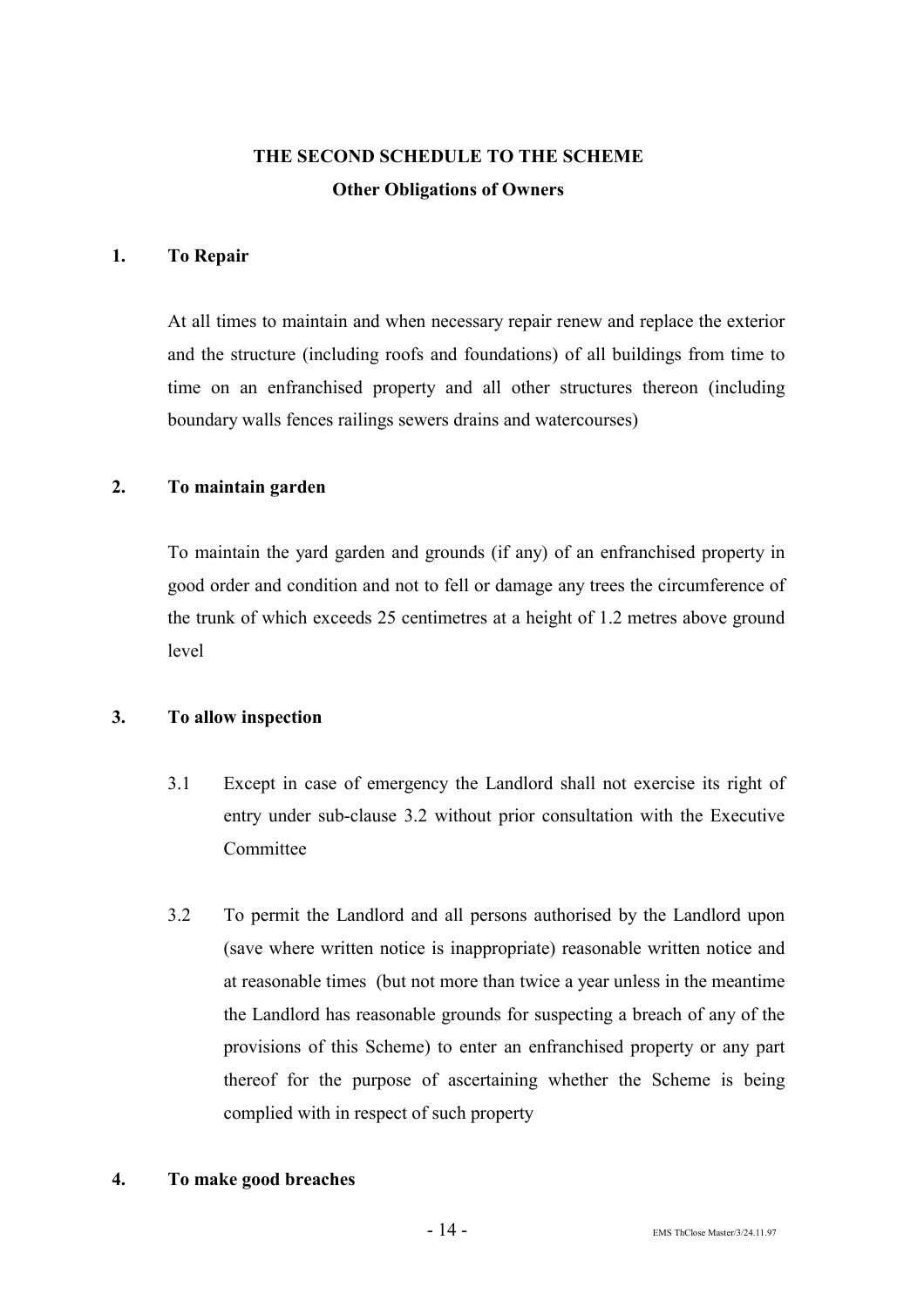To make good any breaches of any restriction or obligation imposed in respect of his enfranchised property by the Scheme (of which notice shall have been given) as soon as reasonably practicable and in the event of the Owner being required to carry out works in order to comply with a notice served following an inspection pursuant to Paragraph 3 of this Schedule such notice shall be deemed to have been served pursuant to Clause 8 of this Scheme

#### **5. To pay on demand costs of remedial works**

To pay to the Landlord within fourteen days of demand all or any reasonable costs fees and expenses (including legal and surveyors' fees and other associated fees) reasonably incurred by the Landlord pursuant to an exercise of the rights contained in Clause 8 of this Scheme in consequence of the failure of an Owner to comply with the regulations set out in Paragraphs 1 2 8 and 9 of this Schedule And all sums of money due from an Owner hereunder shall be recoverable by the Landlord together with the costs of such recovery as a debt due from an Owner to the Landlord

### **6. To acknowledge the Landlord's rights under Access to Neighbouring Land Act 1992**

The Owner acknowledges that should the Landlord require access to the enfranchised property for the purpose of carrying out works to any adjoining property, and for that purpose to obtain access to the enfranchised property and should the Owner refuse entry upon the enfranchised property, the Landlord shall have the right to proceed against the Owner to enforce entry by making an application under the Access to Neighbouring Land Act 1992.

### **7. To insure**

7.1 To insure and to keep insured all the buildings from time to time upon an enfranchised property against loss or damage by fire and such other risks as are usually covered by a Householder's comprehensive policy with any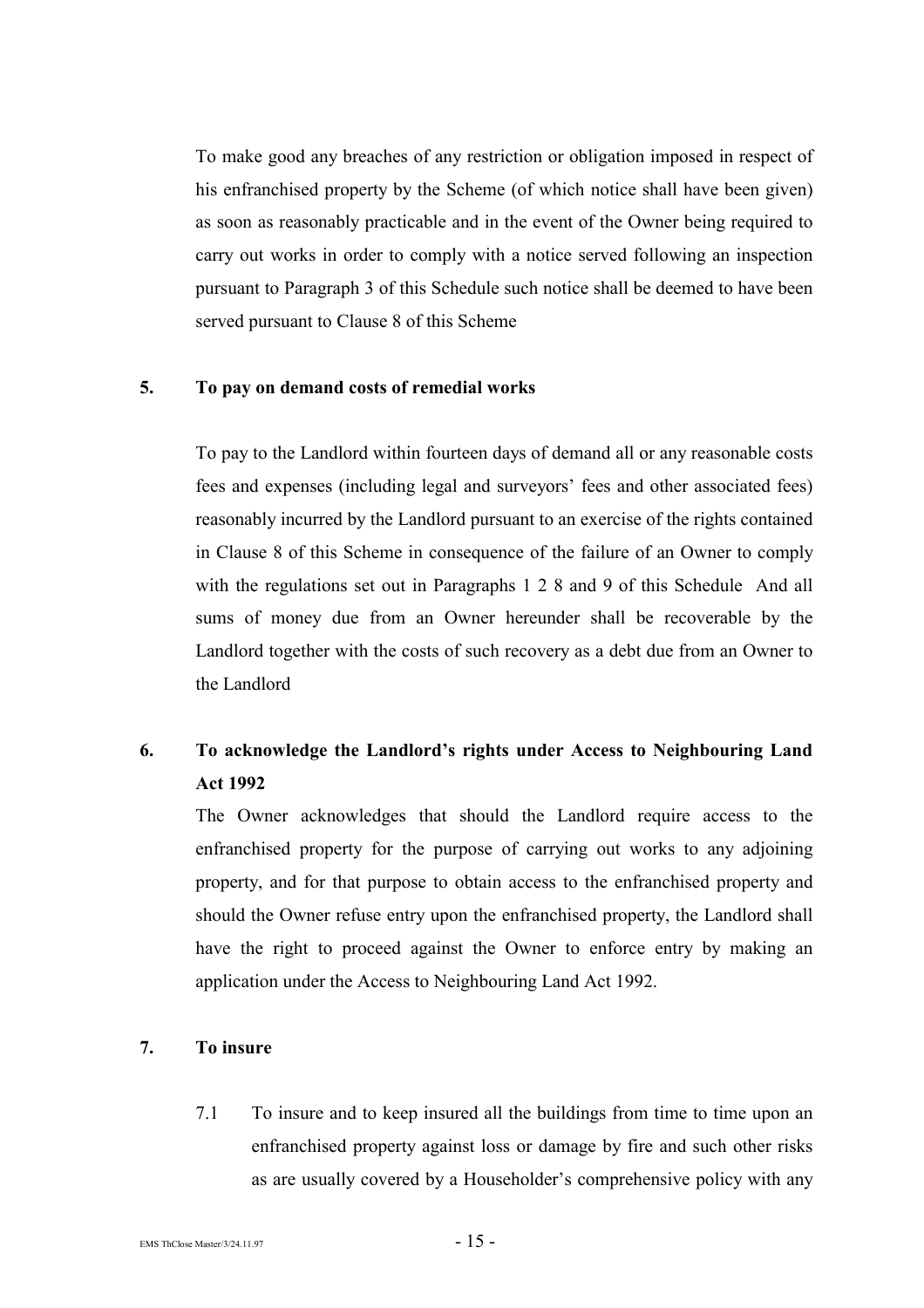insurance office of good repute to the full reinstatement value (including Architects' and Surveyors' fees calculated on such cost at the current scale (if any) for the time being of the Royal Institute of British Architects and of the Royal Institution of Chartered Surveyors respectively or any successor body) and whenever required produce to the Landlord the policy (whether or not it be a block policy also covering other properties) and the receipt for the premium payable in respect thereof for the current year

7.2 If the Owner shall make any default under the preceding sub-clause it shall be lawful (but not obligatory) for the Landlord to insure the enfranchised property and the cost of so doing shall be recoverable by the Landlord from the Owner

### **8. To reinstate**

- 8.1 If any building or structure upon an enfranchised property shall be destroyed or damaged by fire or other cause as soon as practicable to rebuild and repair or reinstate the said building or structure to the reasonable satisfaction of the Landlord such rebuilding repair or reinstatement to be upon the same plan and elevation as before the damage occurred or upon such other plans as shall have been previously approved in writing by the Landlord (such approval not to be unreasonably withheld) and in accordance with good building practice and to match the existing building and to apply all monies received under any insurance policy in so doing and if such monies be insufficient for such purposes to make good the deficiency
- 8.2 All reasonable Surveyors' fees and other charges and expenses which may be properly incurred by the Landlord in connection with any matter under the preceding sub-clause shall be recoverable by the Landlord from the **Owner**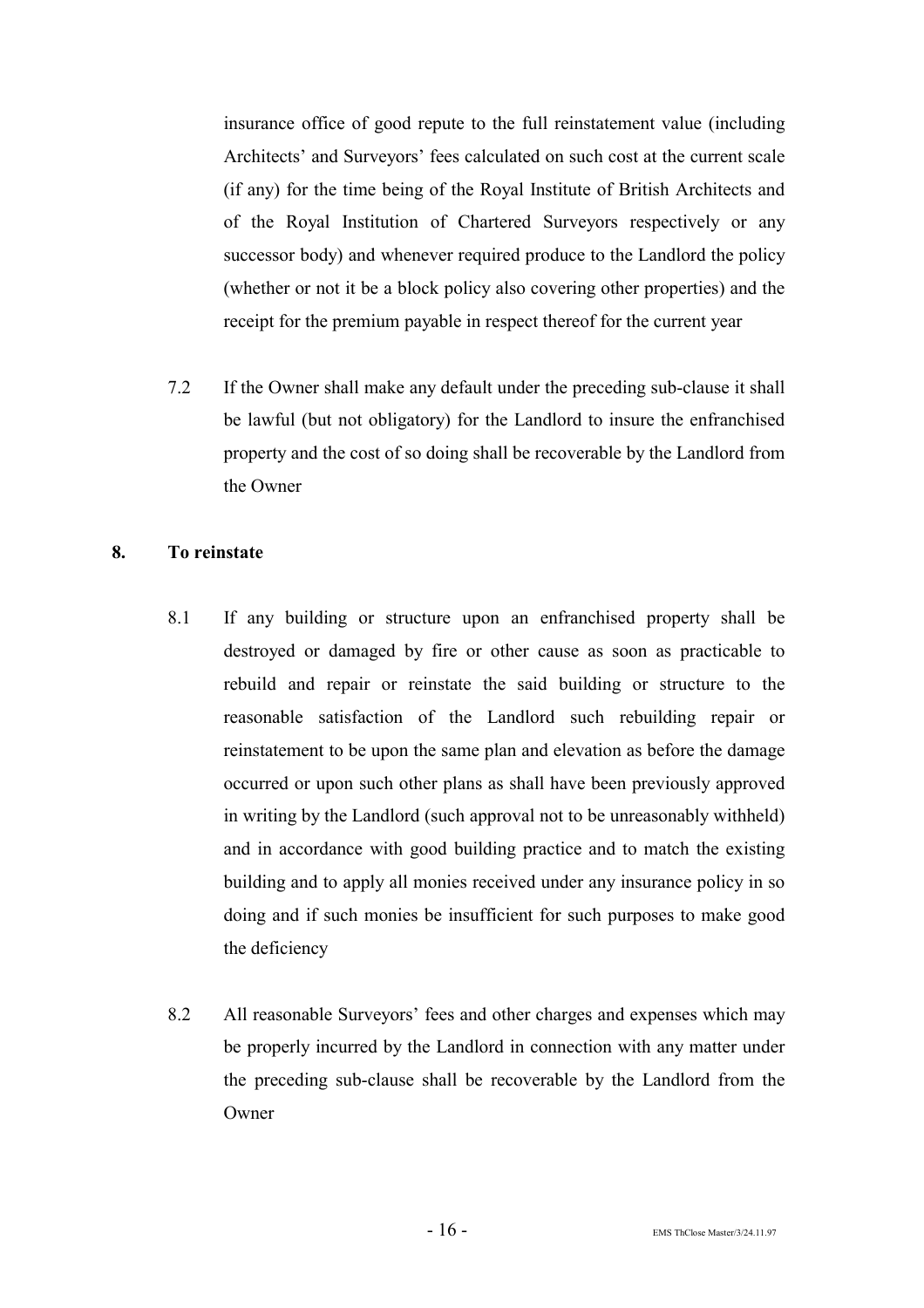#### **9. To prepare for and pay for external painting**

- 9.1 This Paragraph 9 shall only apply where an enfranchised property is within one of the areas edged red green or blue or hatched black on the Plan and where Owners and Leaseholders have not proceeded under Paragraph 9.5 hereof
- 9.2 Before the commencement of any external painting which the Landlord is required to carry out pursuant to the Third Schedule hereto to repair repoint renovate restore and make good all outside asphalted surfaces brickwork roughcast cementing stucco work leadwork pipework guttering joinery and railings on the enfranchised property including all glazing putties sashcords and carry out any other works of a like nature if and to the extent that such works are (in the opinion of the Landlord) required and if the Owner fails in whole or in part to carry out such external works within one month of such requirement by the Landlord being communicated in writing to the Owner the Landlord shall upon such failure have the right (but shall not be obliged) to carry out all or any part or parts of the said external repair repointing renovation restoration making good (but not in any case making any improvements) or any other such works as hereinbefore mentioned and the Owner will pay to the Landlord all the costs and expenses incurred by the Landlord in carrying out such external works including all surveyors' and other fees reasonably incurred by the Landlord in connection therewith
- 9.3 To pay within fourteen days of the Owner receiving a copy of the Certificates of Interim Progress/Final Payment issued to the Contractor by the Landlord's Surveyors in respect of the work carried out to the Block such sums of money (including VAT and a proportion of the fees) required in respect of the repainting (and any incidental repairing) of the outside of the Owner's enfranchised property pursuant to the Third Schedule hereto including the Owner's proportion of the fees reasonably incurred by the Landlord in connection with the negotiation and supervision of the contract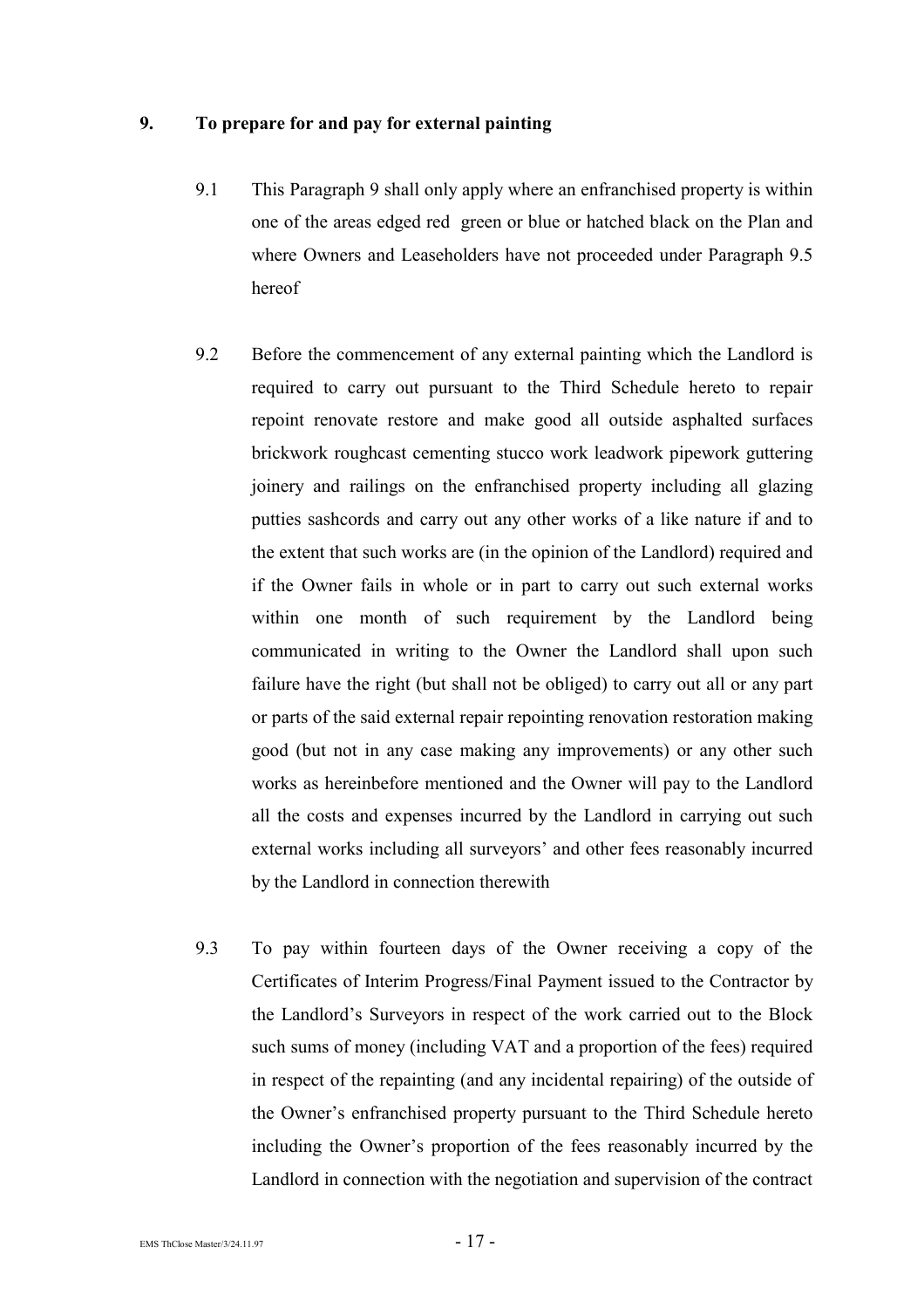- 9.4 To permit the Landlord and all persons authorised by the Landlord on reasonable notice such access to the enfranchised property as shall be necessary for the purpose of performing the functions referred to in this Paragraph 9
- 9.5 This Paragraph 9.5 shall only apply where an enfranchised property is within one of the Blocks of Property
	- 9.5.1 The Landlord's Surveyor shall at no less than four yearly intervals (unless excessively inclement or other conditions dictate) consult and agree with the Block Representative a programme for re-painting the front (and where applicable the return frontages) of all or any houses in the aforementioned Blocks of Property
	- 9.5.2 Upon agreement under 9.5.1 the Block Representative shall appoint and instruct a suitably qualified surveyor or architect (to be approved by the Landlord's Surveyor) to inspect the properties concerned, prepare a specification of work and obtain a minimum of three competitive tenders for that work
	- 9.5.3 The aforementioned tenders, when received, to be submitted not only to the Owners and Leaseholders but also the Landlord's Surveyor who shall serve notices as if they were required under Section 20 of the Landlord and Tenant Act 1985 and the said notices shall thereafter be dealt with as if the Landlord and Tenant Act 1985 applied and the Owners were considered in every case as if they were leaseholders for this purpose
	- 9.5.4 Before the commencement of any work or within the period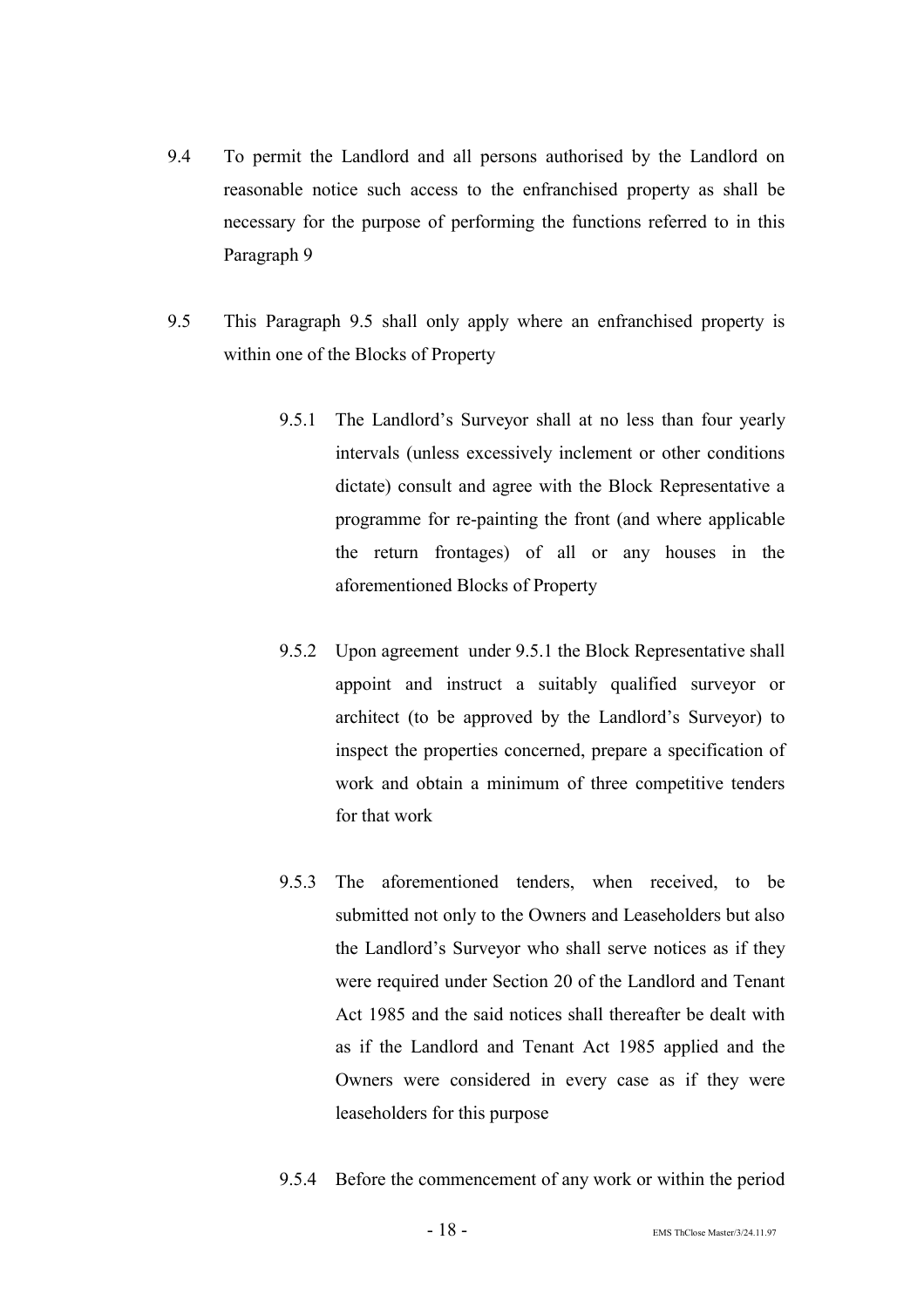of the contract the Owners (and Leaseholders under their existing Leases) comprising the Block shall repair repoint renovate restore and make good all outside asphalted surfaces brickwork rough casts cementing stucco work lead work pipe work joinery guttering and railings on the enfranchised property

- 9.5.5 The selected and approved contractor shall carry out the external painting and associated works in a good and workmanlike manner and under the direct supervision of the appointed Surveyor, the Block Representative being responsible for commissioning the work, all payments due to the contractor and the recovery or reimbursement of costs from the Owners and Leaseholders comprised in the Block
- 9.5.6 The painting referred to in paragraph 9.5.5 shall be carried out -
- (i) with priming coats and undercoats in accordance with good current practice and such good oil colour paint or such liquid or other substances and in accordance with such specifications and generally in such manner as the Landlord (or the Landlord's Surveyor) shall consider to be reasonably desirable having regard to the condition of the enfranchised property and all other relevant circumstances
- (ii) In accordance with a colour scheme then existing or such other colour or colours as the Landlord and the Executive Committee shall agree

#### **10. To contribute towards maintenance of things used in common**

At all times to contribute and pay a fair proportion of the costs charges and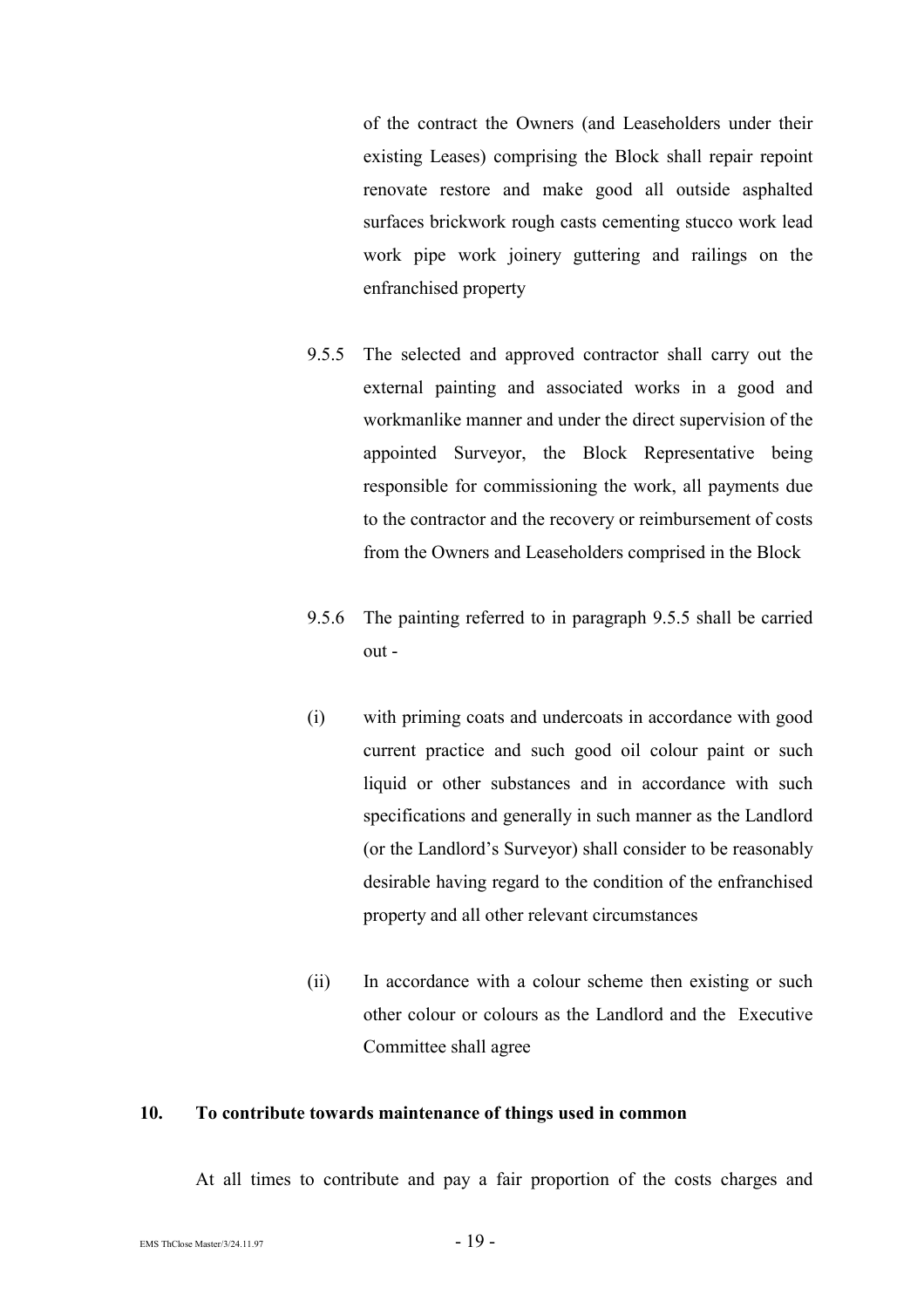expenses incurred by the Landlord after prior consultation with the Executive Committee of making amending replacing maintaining rebuilding and cleaning all ways roads pavements gardens sewers drains pipes watercourses party-walls partystructures fences railings walls and other conveniences which may belong to or be used for the enfranchised property in common with other premises near to or adjoining the enfranchised property such proportion in case of difference to be settled by the Landlord's Surveyors (acting as experts and not as arbitrators) and paid by the Owner on demand and to keep the Landlord indemnified against all and any such costs and expenses

#### **11. Payment of management costs**

- 11.1 In this Paragraph "the Expenses" shall mean those management costs for which the Owners are liable in connection with the provision or maintenance by the Landlord of services facilities and amenities in the Estate and the management of the Scheme and of similar schemes in respect of other parts of the Estate.
- 11.2 Prior to the commencement of the Accounting year (as hereinafter defined) the Landlord shall submit for the approval of the Executive Committee a budget of the Expenses for the following Accounting year.
- 11.3 The Owner shall pay to the Landlord on the 31st day of December in every year ("Accounting Year") (being not less than one complete year after the date of the original Transfer) in respect of the year commencing on that date the sum of One hundred pounds (or such greater sum as hereinafter provided) ("Management Payment"*)* towards the provision or maintenance by the Landlord of services facilities and amenities in the Estate and the administration of this Scheme
- 11.4 In this clause "the Index" means the Index of Retail Prices published by H M Stationery Office or any official publication substitute therefor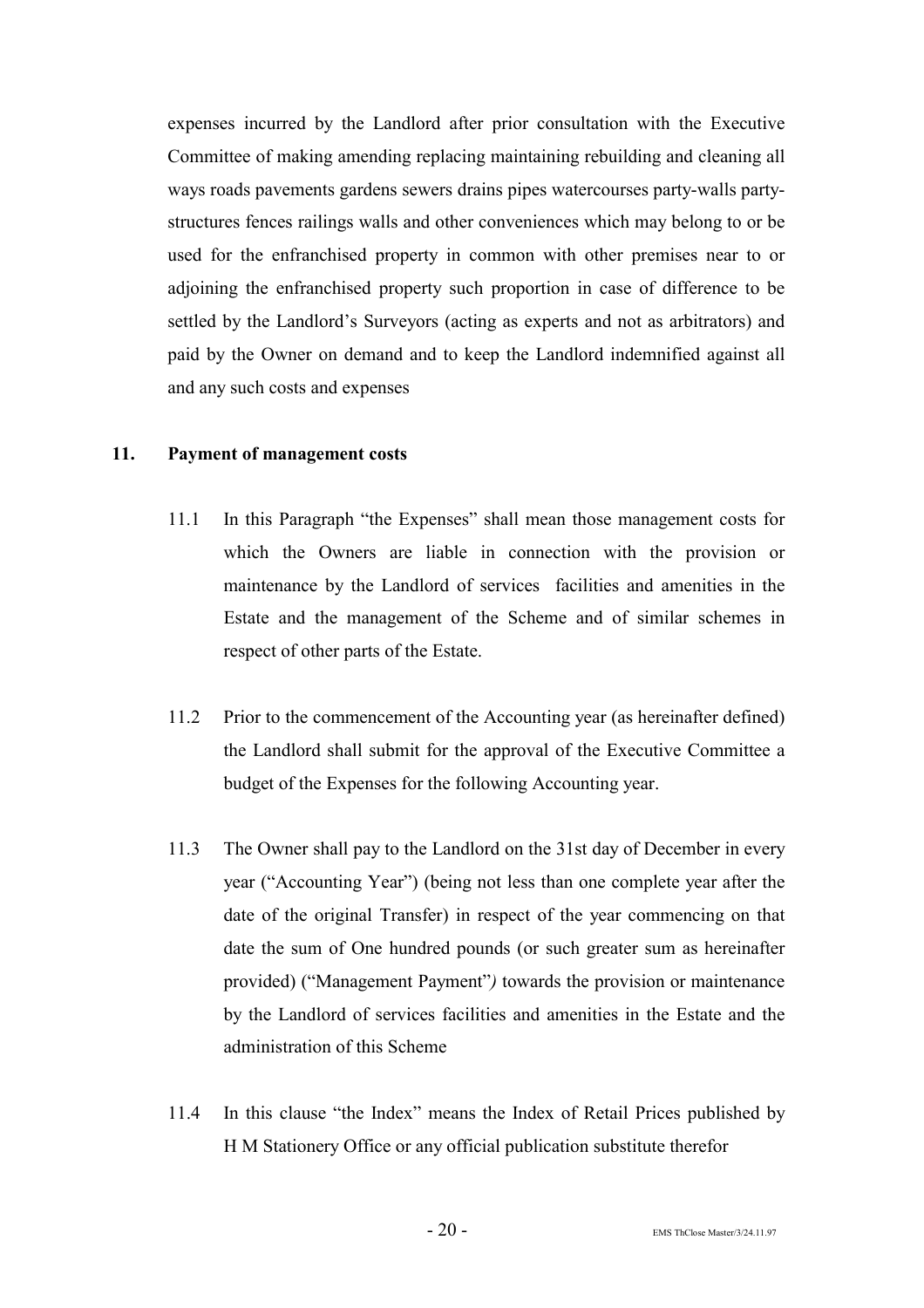- 11.5 The Landlord may by notice in writing given to the Owner on or before the 31st day of December in any year (after prior consultation with the Executive Committee) direct that the sum payable in respect of that year shall be such other sum greater than One hundred pounds as the Landlord shall specify Provided that such sum shall not exceed the greater of:
- 11.5.1 the sum payable hereunder in respect of the immediately preceding year and
- 11.5.2 such sum to the nearest penny as shall be equal to the sum of One hundred pounds multiplied by the fraction:

$$
\frac{X}{153.8}
$$

where X is the figure shown in the Index for the month of October immediately preceding the 31st day of December (153.8 being the figure shown therein for the month October 1996)

- 11.6 In the event of any change after the date hereof in the reference base used to compile the Index the figure taken be shown in the Index after such change shall be the figure which would have been shown in the Index if the reference base currently at the date hereof had been retained
- 11.*7* In the event of it becoming impossible by reason of any change after the date hereof in the methods used to compile the Index or because the Index shall cease to be published or for any other reason whatsoever to implement the foregoing provisions of this clause or if any dispute or question shall arise between the parties hereto with respect to the sum payable or the construction or effect of this clause the determination of such sum or other matter in dispute shall be determined by a single arbitrator to be nominated (in default of agreement between the parties) by the President for the time being of the Royal Institution of Chartered Surveyors in accordance with the Arbitration Act 1996 or any statutory modification or re-enactment thereof for the time being in force who shall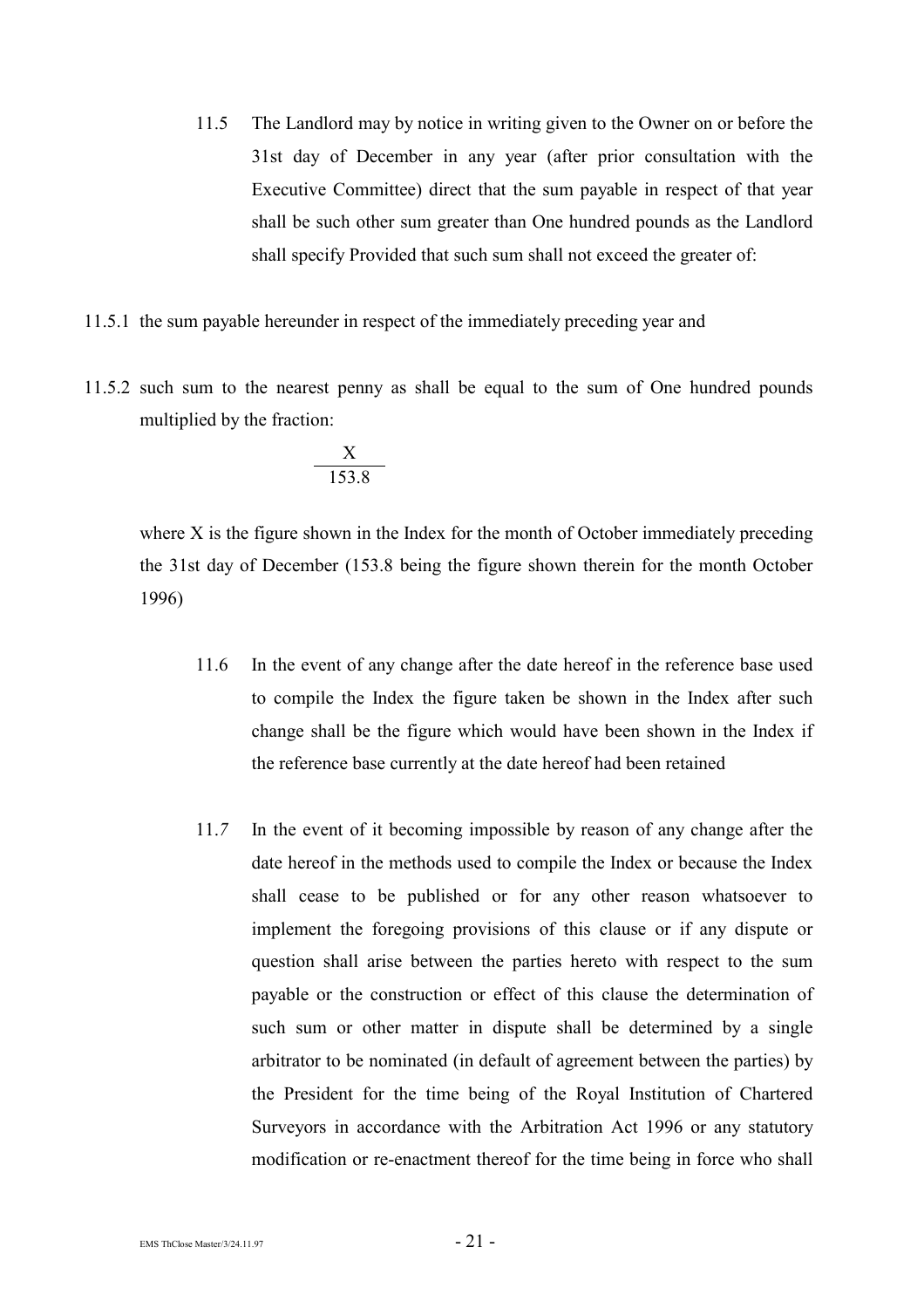have full power to determine that would have been the figure for any month in the index had it continued on the basis and giving the information required for the operation of this clause

11.8 Within 3 months after the end of each Accounting Year the Landlord's Surveyor shall make available for inspection at their offices an account of the Expenses and if in any Accounting Year the total amount of all the Management Payments is found to be more than the sum of the Expenses in respect of that Accounting Year the excess shall be credited against the Management Payments for the next Accounting Year and if the total amount of the Expenses is found to be more than the total amount of all the Management Payments for that Accounting Year then the Landlord shall after prior agreement with the Executive Committee increase all the Management Payments for the following year in addition to paragraph 11.5 hereof to cover. For the avoidance of doubt the deficit in respect of any former years (if any) shall be included in the demands for Management Payments for the next Accounting Year.

### **12. To pay Value Added Tax**

- 12.1 The Owner shall pay to the Landlord any Value Added Tax at the rate for the time being in force properly payable in respect of any supplies made by the Landlord to the Owner in connection with this Scheme and all consideration due from the Owner under the terms of this Scheme shall be exclusive of any Value Added Tax properly payable thereon
- 12.2 Whenever the Owner must reimburse the Landlord in respect of any supplies made to the Landlord in connection with this Scheme the Owner shall also reimburse to the Landlord any Value Added Tax payable by the Landlord in connection with such supplies

### **13. To obtain the necessary consents**

The requirements of this Scheme are without prejudice to the need for the Owner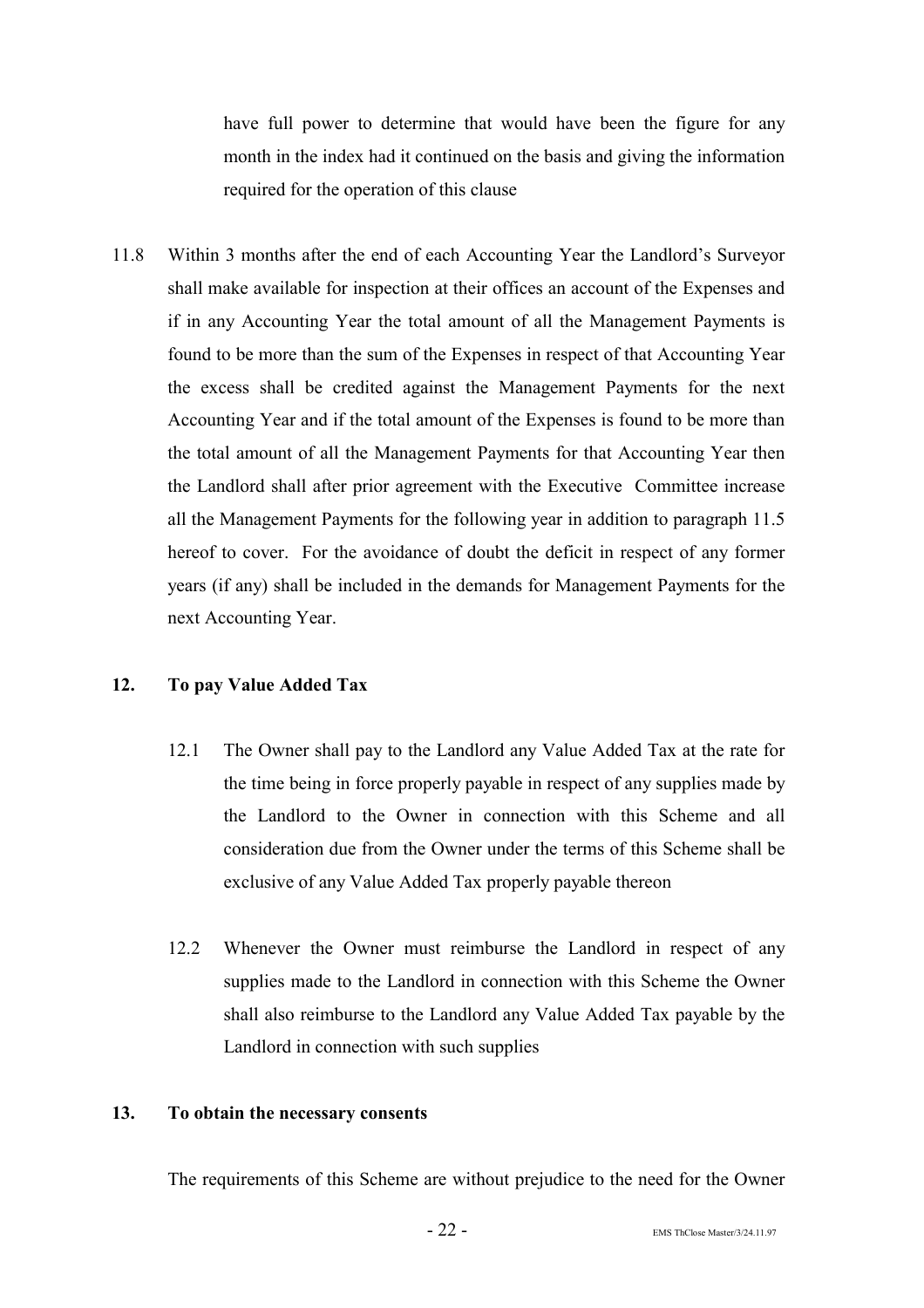to obtain where necessary any consents from the Local Authority under Planning Public Health Building regulations and other legislation

### **THE THIRD SCHEDULE TO THE SCHEME Obligations of the Landlord**

### **1. To paint exterior**

- 1.1 This Paragraph 1 shall only apply where an enfranchised property is within one of the areas edged red green or blue or hatched black on the Plan and where a Group of Owners and Leaseholders of a Block have not proceeded under Paragraph 9.5 of the Second Schedule
- 1.2 The Landlord shall (unless prevented by circumstances beyond its control) in a good and workmanlike manner prepare for painting and paint all the stucco and iron and other external parts of the enfranchised property previously or usually painted at the times with the materials and generally in such workmanlike manner as hereinafter provided
- 2.1 The painting referred to in Paragraph 1.2 hereof shall be carried out:
	- (i) at such times (but generally not less than four years after the previous exterior painting) as the Landlord (or the Landlord's Surveyors) shall consider to be reasonably desirable having regard to the condition of the enfranchised property and all other relevant circumstances
	- (ii) with priming coats and undercoats in accordance with good current practice and such good oil colour paint or such liquid or other substances and in accordance with such specifications and generally in such manner as the Landlord (or the Landlord's Surveyors) shall consider to be reasonably desirable having regard to the condition of the enfranchised property and all other relevant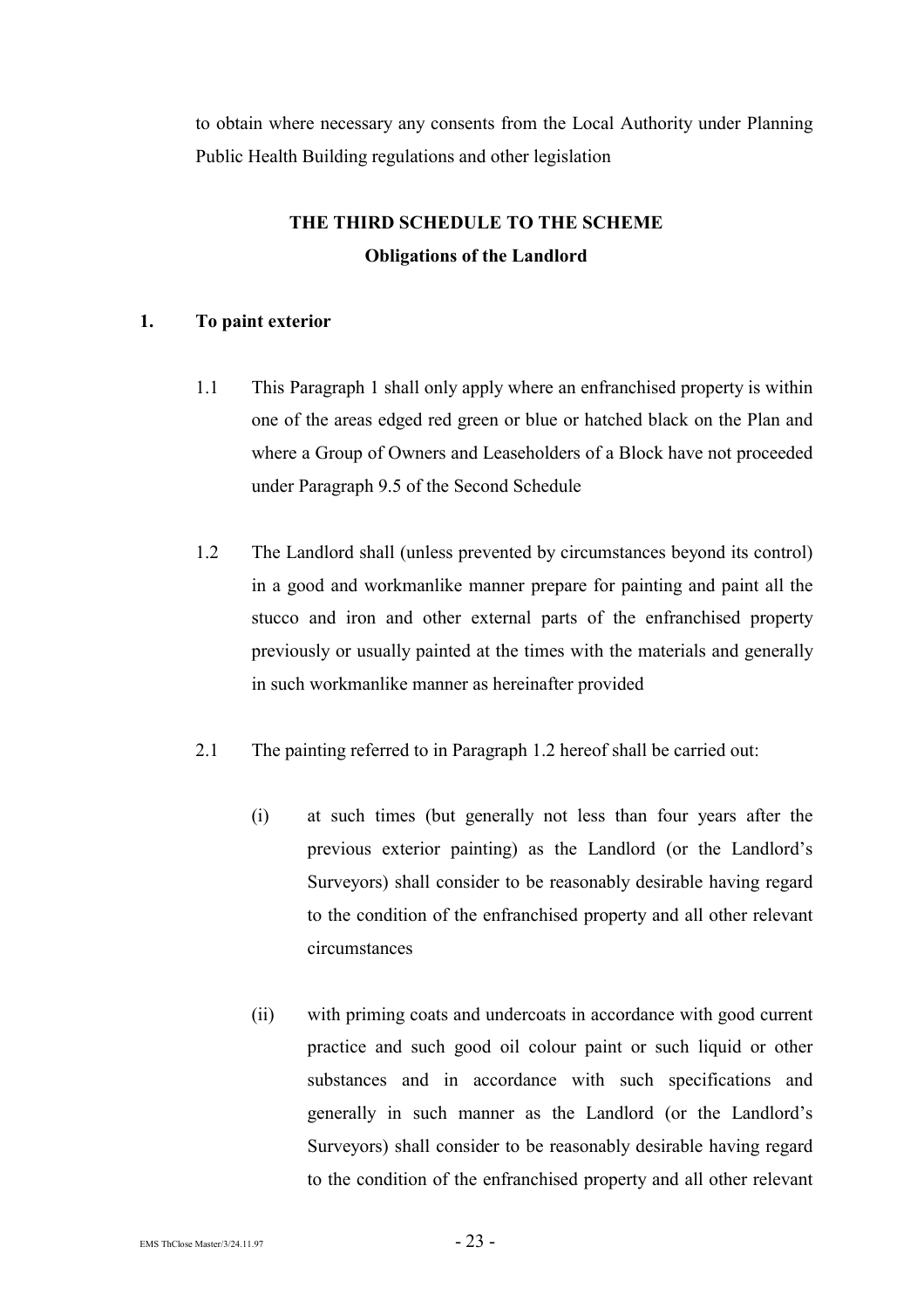#### circumstances

- (iii) in accordance with the colour scheme then existing or such other colour or colours as the Landlord (or the Landlord's Surveyors) shall decide
- (iv) by employing such contractors at such prices on such terms as the Landlord (or the Landlord's Surveyors) shall decide
- 2.2 (a) The Landlord shall cause to be kept a true and proper account of all expenditure incurred in the performance of the obligations contained in Paragraph 1.2 above and shall deliver to each Owner when the works mentioned in Paragraph 1.1 have been completed a record of such expenditure
	- (b) Any Owner may require the Landlord in writing to afford him reasonable facilities for inspecting the accounts receipts and other documents supporting the summary hereinbefore mentioned and for taking copies or extracts therefrom (at the expense of the Owner) and the Landlord (or the Landlord's Surveyors) shall make such facilities available to the Owner
	- (c) The proportion of such expenditure properly attributable to and payable by an Owner in respect of his enfranchised property shall be determined by the Landlord's Surveyors acting as experts and not as arbitrators

### **THE FOURTH SCHEDULE TO THE SCHEME Provisions relating to Communal Gardens**

1.1 In this Schedule "Garden" means such ornamental garden forming part of the Estate to which an Owner is entitled to have access pursuant to the provisions of this Schedule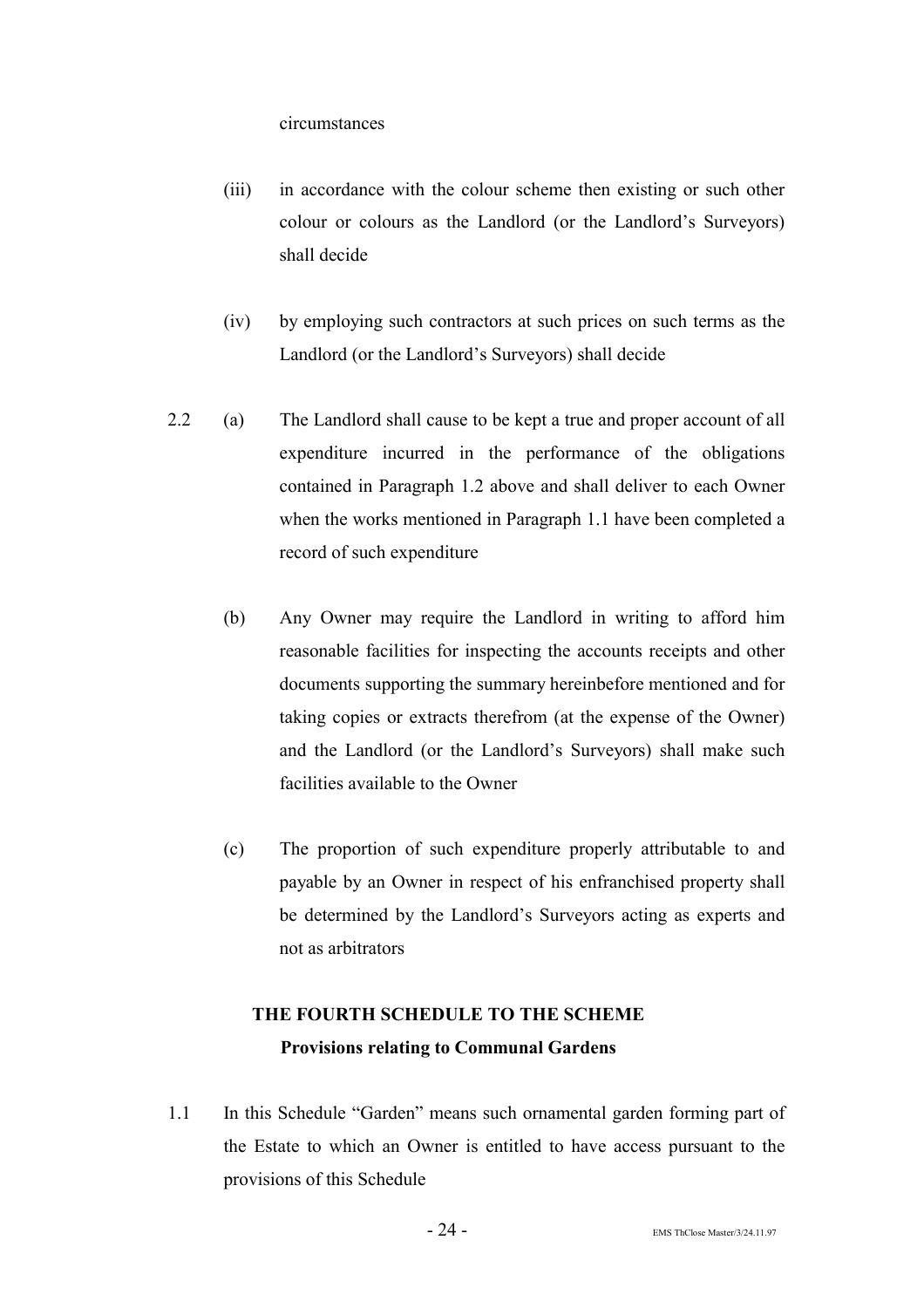- 1.2 The Landlord shall be entitled to delegate at its discretion some or all of its rights and obligations in respect of a Garden to a properly constituted Garden Association consisting of the Owners and Leaseholders who shall reach agreement with the Landlord as to how the Garden can best be managed
- 2. Subject to and in accordance with the provisions of this Schedule:
	- 2.1 The Owners of those properties situate in Alexander Square shown edged red and hatched yellow on the Plan which are enfranchised properties shall have the express right to walk in Alexander Square Gardens edged and hatched red on the Plan
	- 2.2 The Owners of those properties situate in Thurloe Square edged green which are enfranchised properties shall have the express right to walk in the Garden situate in Thurloe Square shown edged and hatched green on the Plan
- 3. An Owner who is entitled to walk in a Garden shall be entitled to be provided by the Landlord with a key thereto provided that if such key shall be lost the Landlord shall be entitled to charge the Owner a reasonable sum to cover the cost (including administration costs) of replacing any such lost key
- 4. An Owner entitled to walk in a Garden shall pay to the Landlord a reasonable contribution to be determined by the Landlord's Surveyors towards the costs and expenses incurred from time to time by or on behalf of the Landlord in respect of the administration of and services provided in respect of the Garden and the repair maintenance and upkeep of the Garden including (but for the avoidance of doubt and without prejudice to the generality of the foregoing) the keeping of the Garden in neat order and good and tidy condition and the stocking tending and cultivation of the Garden the repair maintenance painting and renewal of the railings surrounding the Garden the repair maintenance and replacement of the irrigation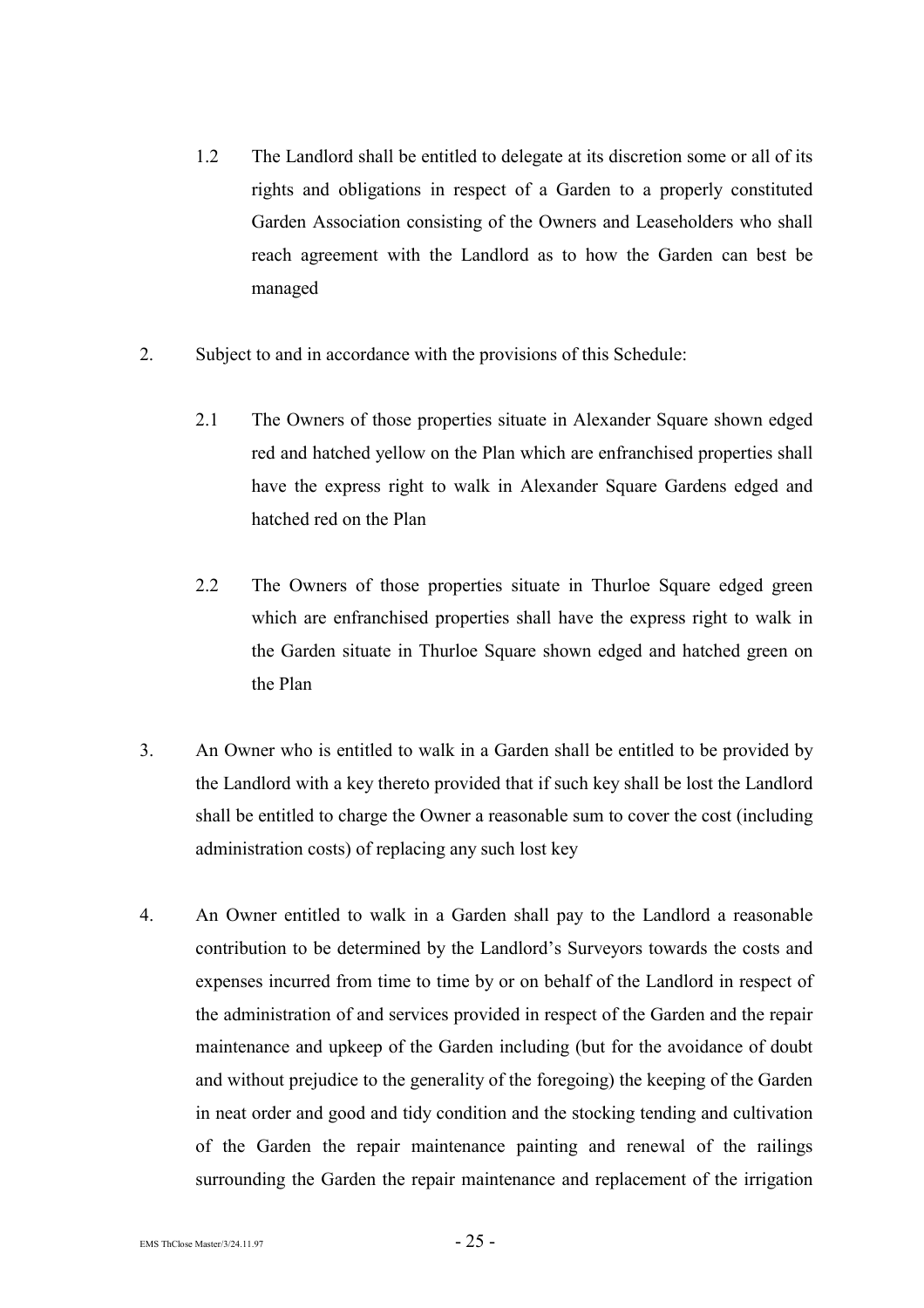system of the Garden the repair maintenance and decoration of the garden services stores and the employment of such gardeners or other persons and the purchase and maintenance of such machinery and equipment as the Landlord may consider necessary from time to time such contribution to be paid by equal quarterly payments in advance on the usual quarter days in every year the first such payment (being a proportionate payment of the said contribution calculated from the date of enfranchisement to the usual quarter day next following to be paid on completion of the sale to the Owner)

- 5. The Owner will use the Garden in a quiet and orderly manner and in accordance with such garden rules as may be made from time to time by the Landlord or the Landlord's Surveyors for the proper management and control of the Garden and not to use or permit the same to be used in a manner which may cause any nuisance or annoyance to the Landlord or the Landlord's tenants or to other Owners or cause damage to the Garden or any adjoining or neighbouring building (including the enfranchised property)
- 6. Notwithstanding the foregoing provisions of this Schedule or any of them the Landlord may suspend (for any period or periods at its discretion) or cancel an Owner's right to walk in a Garden if the Owner shall at any time fail to observe and perform any of the obligations on his part contained in this Schedule including (without prejudice to the generality of the foregoing) the payment of any sum due to the Landlord and the Landlord may also suspend (for such period or periods as may be reasonable) such right in the event of work being undertaken to or in the Garden which makes the closure thereof reasonably necessary

### **THE FIFTH SCHEDULE TO THE SCHEME Provisions relating to properties in certain roadways**

1. In this Schedule the following expressions shall have the following meanings namely:

"Alexander Square" The private roadway shown coloured brown on the Plan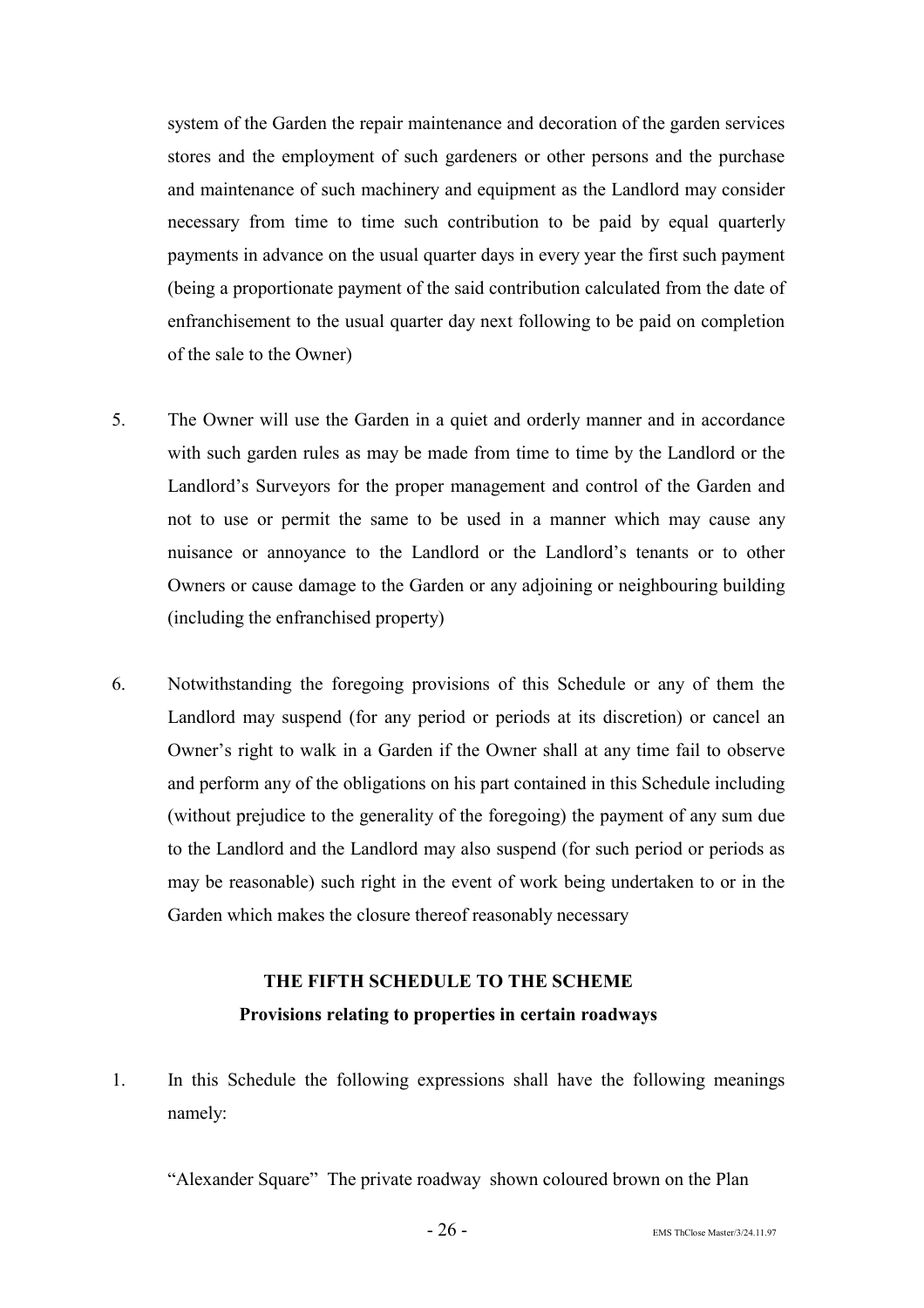"Thurloe Close" The private roadway shown coloured purple on the Plan and including the paved courtyard and glass covered footway

"Thurloe Place Roadway" being the private access road for Amberwood House or Thurloe Lodge and their garages shown coloured orange on the Plan

- 2. An Owner of an enfranchised property situated in Alexander Square shall pay on demand to the Landlord a fair and proper proportion (to be determined by the Surveyor for the time being of the Landlord) of the expense to the Landlord of repairing and keeping in good and substantial repair and condition and cleaning and lighting Alexander Square including the railings
- 3. An Owner of an enfranchised property situated in Thurloe Close shall pay on demand to the Landlord a fair and proper proportion (to be determined by the Landlord's Surveyor) of the expense to the Landlord of repairing and keeping in good and substantial repair and condition and cleaning and lighting Thurloe Close including the paved courtyard and the drains thereof the glass covered footway along the length of the flank wall of No 22 Alexander Place and No 1 Thurloe Close and the wrought iron gates at the entrance together with the brick and stone supporting pillars and all the wiring and apparatus and for the upkeep of the ornamental flowerbeds at present situate in the paved courtyard and further to maintain the drainage of surface water from Thurloe Close and the paved courtyard
- 4. An Owner of either Amberwood House or Thurloe Lodge following enfranchisement shall pay on demand to the Landlord a fair and proper proportion (to be determined by the Landlord's Surveyor) of the expense to the Landlord of repairing and keeping in good and substantial repair and condition and cleaning and lighting Thurloe Place Roadway.

### **THE SIXTH SCHEDULE TO THE SCHEME Provision for the Executive Committee**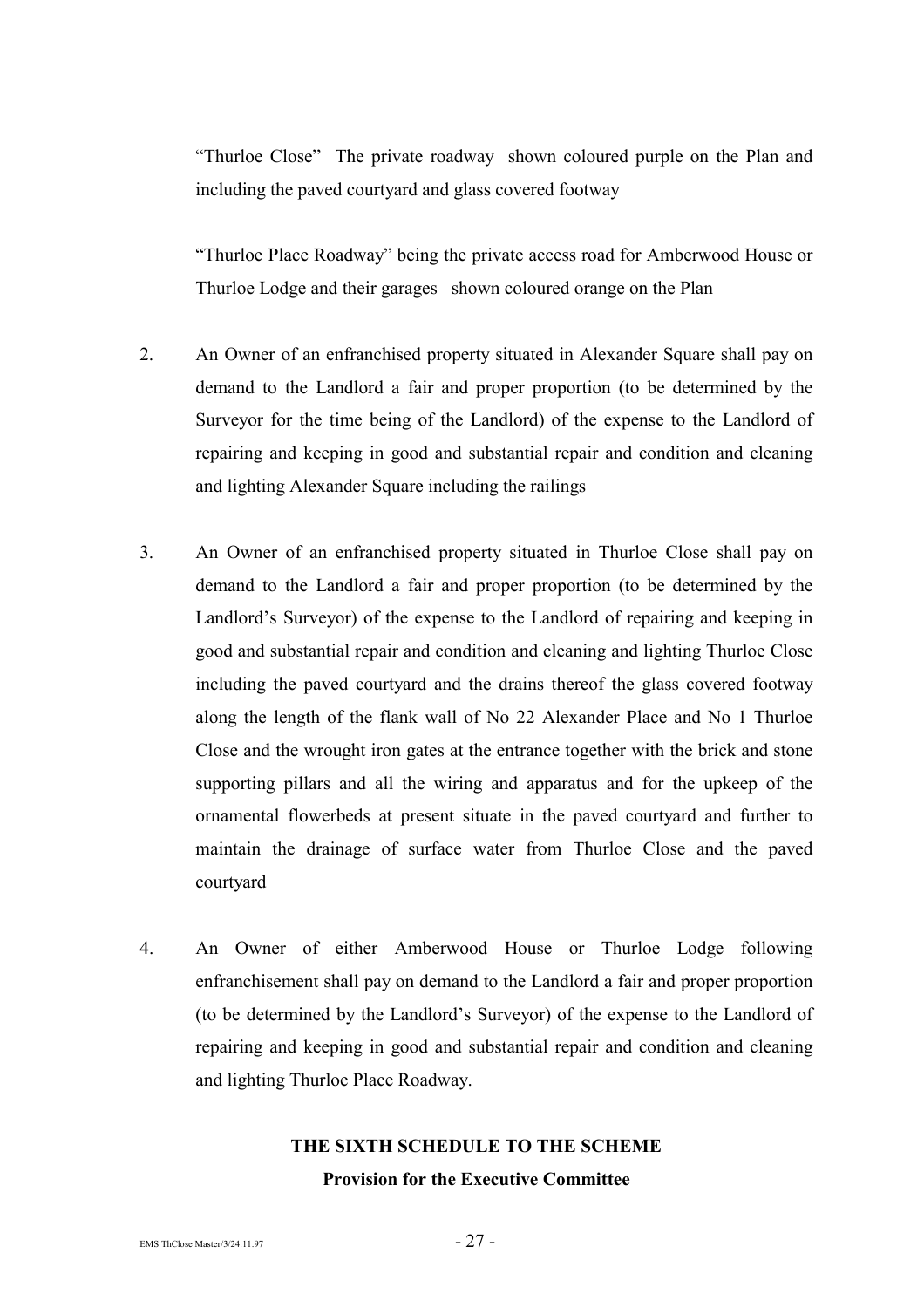- 1. (i) In this Schedule "the Owners" means the enfranchised Owners for the time being and the Leaseholders for the time being of the unenfranchised property and "Owner" has a corresponding meaning
	- (ii) Where there are two or more Owners of any property they shall count as one for the purposes of this Schedule and the giving of any notice addressed to any one of them shall be sufficient
	- (iii) At any meeting only one of such Owners shall be entitled to cast a vote, whether in person or by proxy, and in the case of any dispute the chairman of the meeting shall determine which of them shall be entitled to vote
	- (iv) An Owner entitled to attend and vote at a meeting may appoint one or more proxies to attend and vote instead of him or her. A proxy need not be an Owner. Completion and return of a form of proxy does not preclude an Owner from attending the meeting and voting in person.
	- (v) To be valid the form of proxy must be deposited at the offices of the Landlord's Surveyor no later than 48 hours prior to the meeting.
- 2. In this Schedule "the Association" means:-
	- (i) Until 30th June 1998 the unincorporated association at present known as "The Thurloe Leaseholders' Association"
	- (ii) Thereafter any association (whether or not The Thurloe Leaseholders' Association) of which (a) all the Owners are eligible to be members (b) at least one-half of the Owners are members (c) the Owners constitute a majority of the members And if there shall be more than one such association the one having the most Owners as members
	- (iii) In default of any such association under sub-paragraph (ii) for the time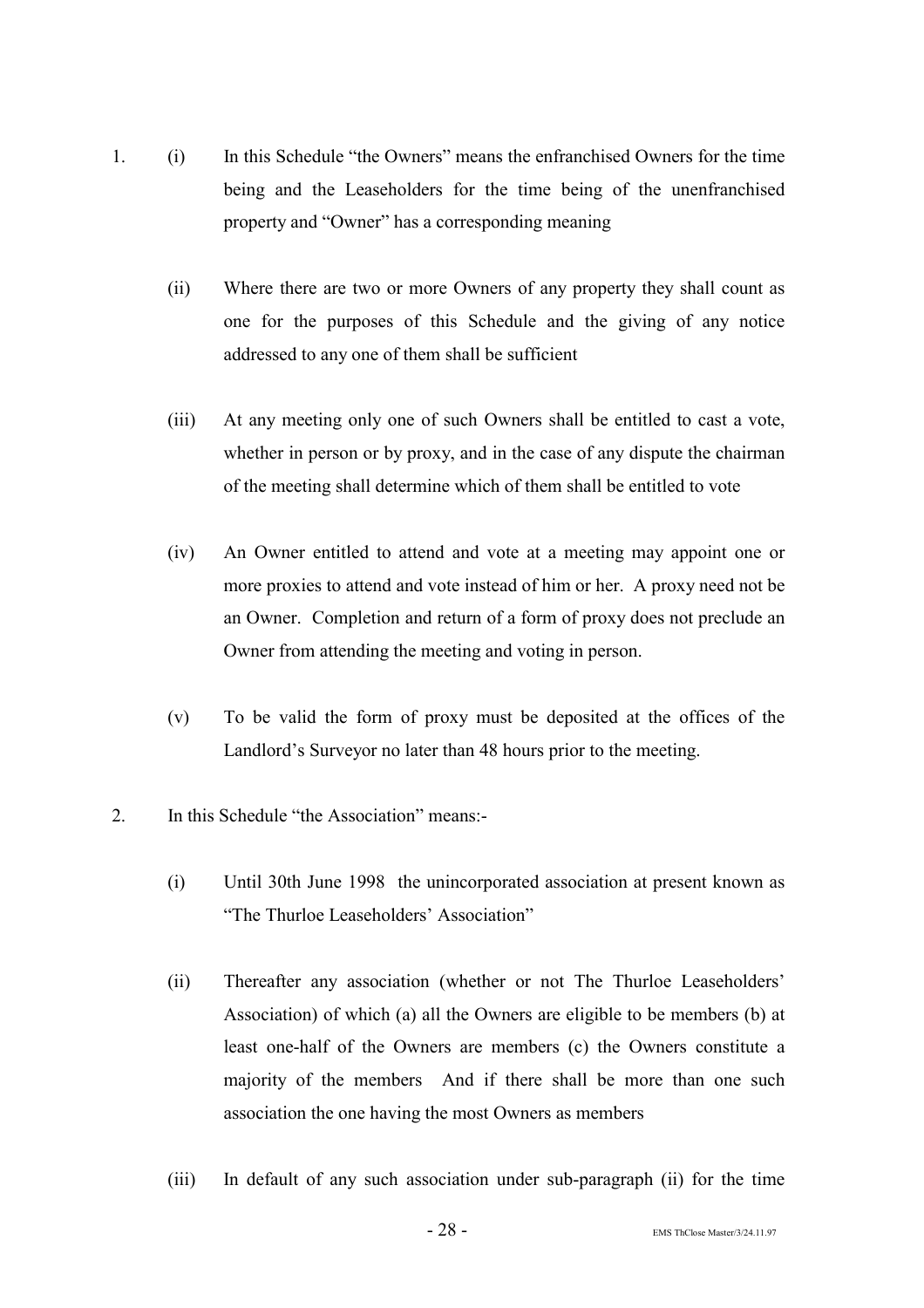being existing at any time after the 30th June 1998 the Landlord who may delegate their powers to any suitable body

- 3. There shall be an Executive Committee of eleven members to be appointed as follows:-
	- (i) Three members (hereinafter called "the Estate Members") to be nominated by the Landlord
	- (ii) eight members (hereinafter called "the Owner Members") to be elected by the Owners or otherwise appointed to represent one of the following

7-11 (inclusive) North Terrace

5-20 (inclusive) Alexander Square

{21-24 (inclusive) Alexander Square {and 1-33 odd and 2-22 even South Terrace

1-21 odd and 2-22 even Alexander Place

9-33 (inclusive) Thurloe Square

34-49 (inclusive but excluding 45 and 46) Thurloe Square

{18-21 Thurloe Place and 1-11 Thurloe Street odd and {12-16 Thurloe Place and Amberwood House and Thurloe {Lodge and

1-10 Thurloe Close (inclusive)

4. (i) The Association shall convene meetings of the Owners to elect the Owner Members the first meeting to be held before the 30th June 1997 and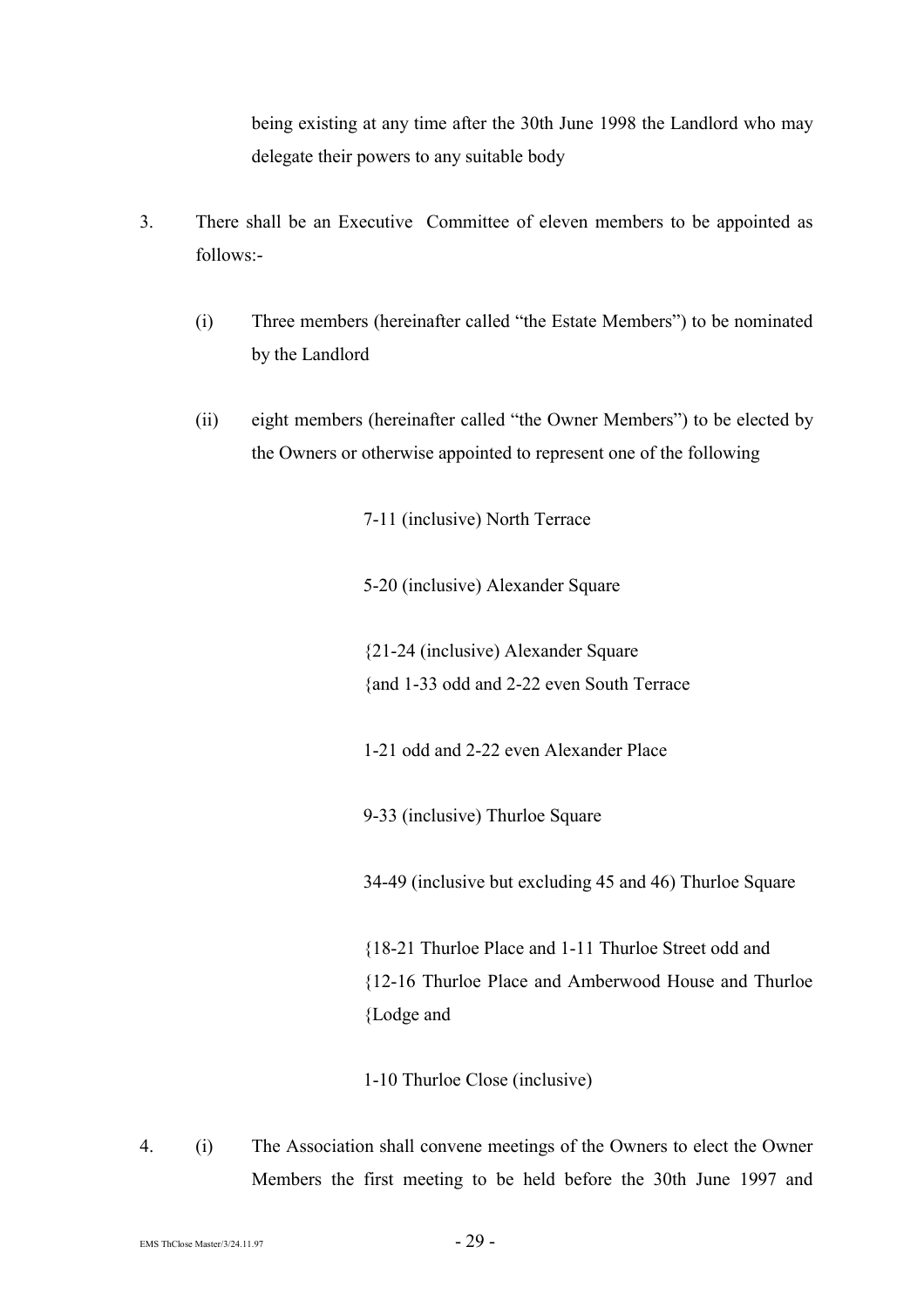subsequent meetings to be held during period of six months before 30th June every fourth subsequent year

- (ii) Every such meeting shall be convened by notice sent by the Association to all the Owners (whether or not members of the Association) (a) giving not less than 21 days' notice of the meeting and its purpose (b) inviting the Owners to nominate one or more candidates for election as Owner Members not less than 7 days before the date of the meeting and (c) informing the Owners of their right to vote by proxy Any incidental failure to give notice of the meeting shall not invalidate the meeting or any election made at the meeting unless twenty or more Owners have not been duly notified For the purpose of convening such meeting the Landlord at the request of the Association shall supply to the Association a current list of the Owners
- (iii) The persons eligible to be Owner Members shall be (a) any Owner (b) any person beneficially interested in the property owned by an Owner and (c) the spouse of any Owner or of such person as aforesaid
- (iv) The chairman of each such meeting shall be the chairman for the time being of the Association or (if none) a person chosen by the persons present at the meeting
- (v) At each meeting the Owners (but no other persons) shall elect from the eligible persons nominated eight Owner Members If less than eight nominations are received previously in due time nominations may be made by any person present at the meeting Each owner shall be entitled to vote for eight candidates and the eight candidates who receive the highest individual votes shall be the Owner Members
- (vi) An Owner Member when elected shall serve until the next election unless he shall cease to be eligible to be an Owner Member or shall resign but shall be eligible for re-election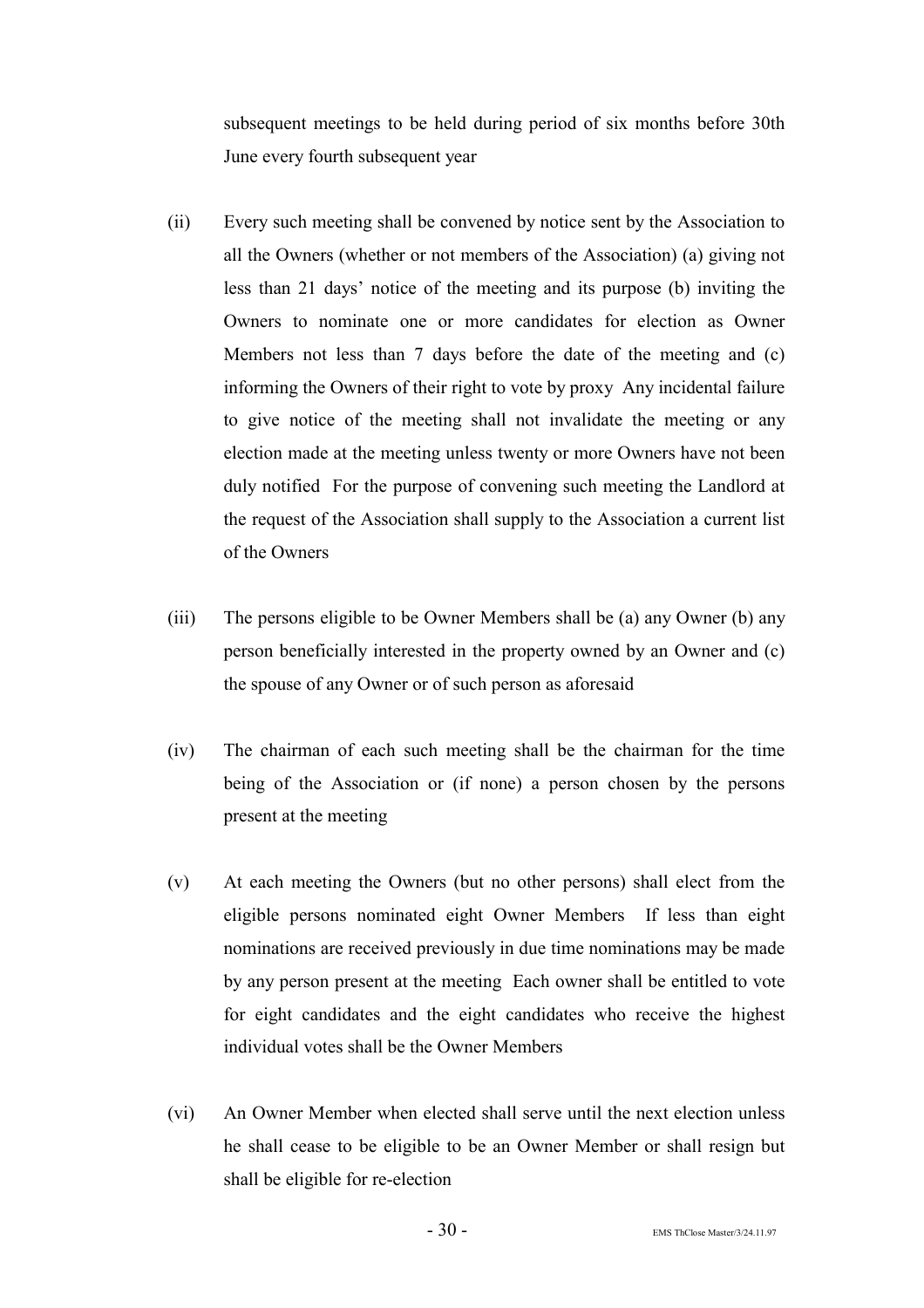- (vii) On any casual vacancy in the number of Owner Members occurring the Association shall nominate any eligible person to fill the vacancy
- 5. Any Estate Member or Owner Member of the Executive Committee shall have power to nominate any person of full age to act as his alternate for any meeting of the Executive Committee provided that notice of such appointment shall be given by the Estate Member or Owner Member himself to the Secretary of the Executive Committee prior to the meeting for which such alternate is appointed Such appointment shall be valid for the meeting to which it relates or any adjournment or adjournments thereof unless withdrawn by the person making the appointment An alternate member of the Executive Committee shall have and be able to exercise all the powers of the member of the Executive Committee appointing him
- 6. Subject as aforesaid the Executive Committee shall at a time mutually convenient to the members thereof meet at least once a year and on such other occasions as they may from time to time decide
- 7. Notices of Executive Committee meetings shall be given not less than fourteen days prior to the date thereof and such notices shall be delivered to the last known addresses of the members of the Executive Committee Non-delivery or nonreceipt of any notices convening a meeting of the Executive Committee shall not invalidate the decisions taken at the meeting of the Executive Committee referred to in such notice
- 8. The quorum for meetings of the Executive Committee shall be seven members thereof or alternates personally present at such a meeting and each meeting shall elect its own Chairman
- 9. On any matter on which there shall be a division of view between members of the Executive Committee such matter shall be decided by a majority of the members present at the meeting on a show of hands and the Chairman of the meeting shall